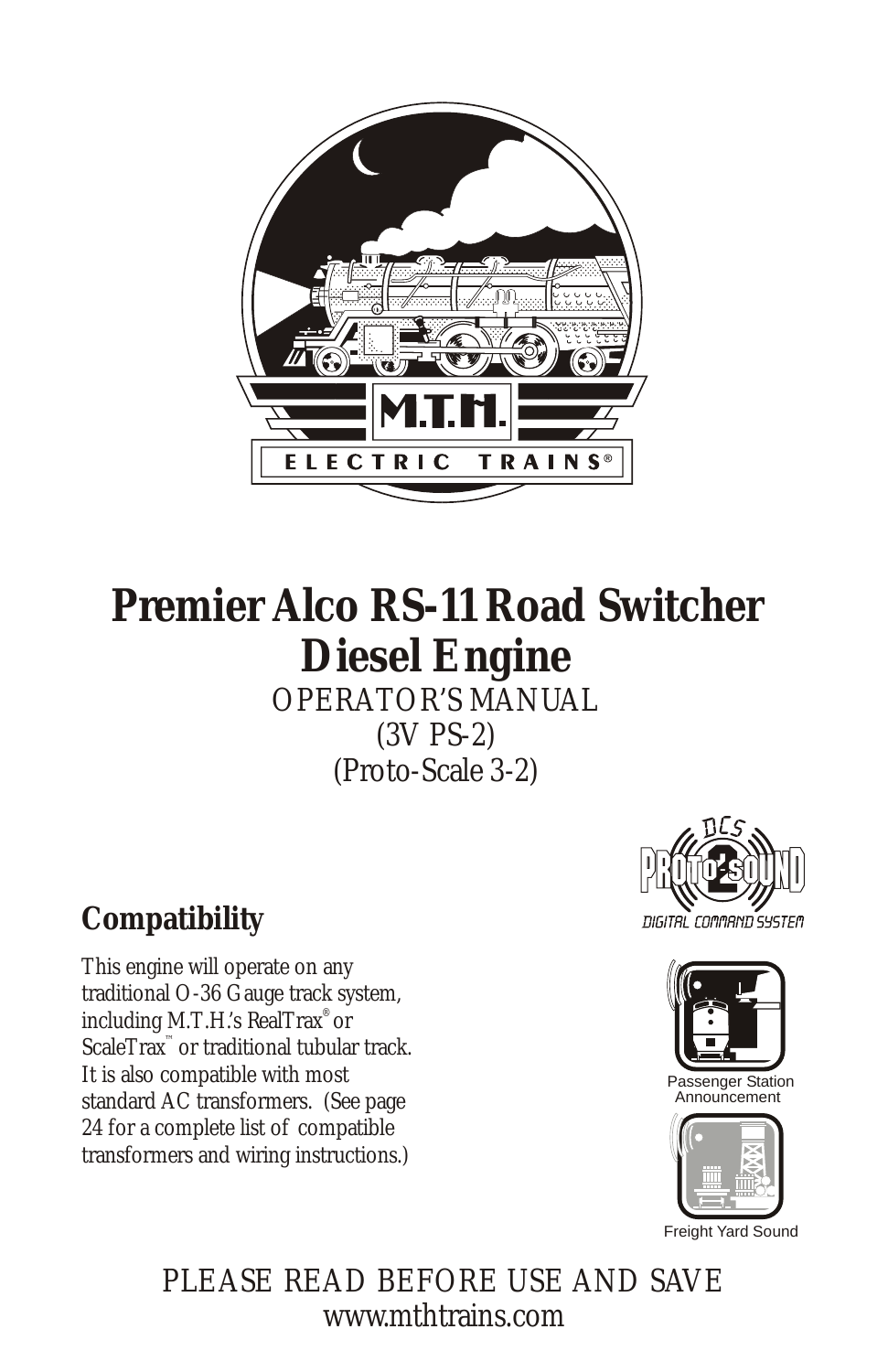### **Table of Contents**

| 3<br>3<br>$\overline{3}$<br>$\overline{4}$<br>Configuring the Locomotive for 2-rail or 3-Rail Operation<br>$\overline{5}$<br>Freight Yard Sounds (FYS)/Passenger Station Announcements (PSA) 9 |
|------------------------------------------------------------------------------------------------------------------------------------------------------------------------------------------------|
|                                                                                                                                                                                                |
|                                                                                                                                                                                                |
|                                                                                                                                                                                                |
|                                                                                                                                                                                                |
|                                                                                                                                                                                                |
|                                                                                                                                                                                                |
|                                                                                                                                                                                                |
|                                                                                                                                                                                                |
|                                                                                                                                                                                                |
|                                                                                                                                                                                                |
|                                                                                                                                                                                                |
|                                                                                                                                                                                                |
|                                                                                                                                                                                                |
|                                                                                                                                                                                                |
|                                                                                                                                                                                                |
|                                                                                                                                                                                                |
|                                                                                                                                                                                                |
|                                                                                                                                                                                                |
|                                                                                                                                                                                                |
|                                                                                                                                                                                                |
|                                                                                                                                                                                                |
|                                                                                                                                                                                                |
|                                                                                                                                                                                                |
| Additional Features Accessible with the DCS Remote Control System 23                                                                                                                           |
|                                                                                                                                                                                                |
|                                                                                                                                                                                                |
|                                                                                                                                                                                                |
|                                                                                                                                                                                                |

**CAUTION: ELECTRICALLY OPERATED PRODUCT:** Recommended for Ages 14 and up. Not recommended for children under 14 years of age without adult supervision. As<br>with all electric products, precautions should be observed during handling and use to prevent electric shock.

**WARNING:** When using electrical products, basic safety precautions should be observed, including the following: Read this manual thoroughly before using this device.

- <sup>l</sup> M.T.H. recommends that all users and persons supervising use examine the hobby transformer and other electronic equipment periodically for conditions that may result in the risk of fire, electric shock, or injury to persons, such as damage to the primary cord, plug blades, housing, output jacks or other parts. In the event such conditions exist, the train set should not be used until properly repaired.
- <sup>l</sup> Do not operate your layout unattended. Obstructed accessories or stalled trains may overheat, resulting in damage to your layout.
- <sup>l</sup> This train set is intended for indoor use. Do not use if water is present. Serious injury or fatality may result.

<sup>l</sup> Do not operate the hobby transformer with damaged cord, plug, switches, buttons or case.

This product may be protected by one or more of the following patents: 6,019,289; 6,280,278; 6,281,606; 6,291,263; 6,457,681; 6,491,263; 6,604,641; 6,619,594; 6,624,537; 6,655,640.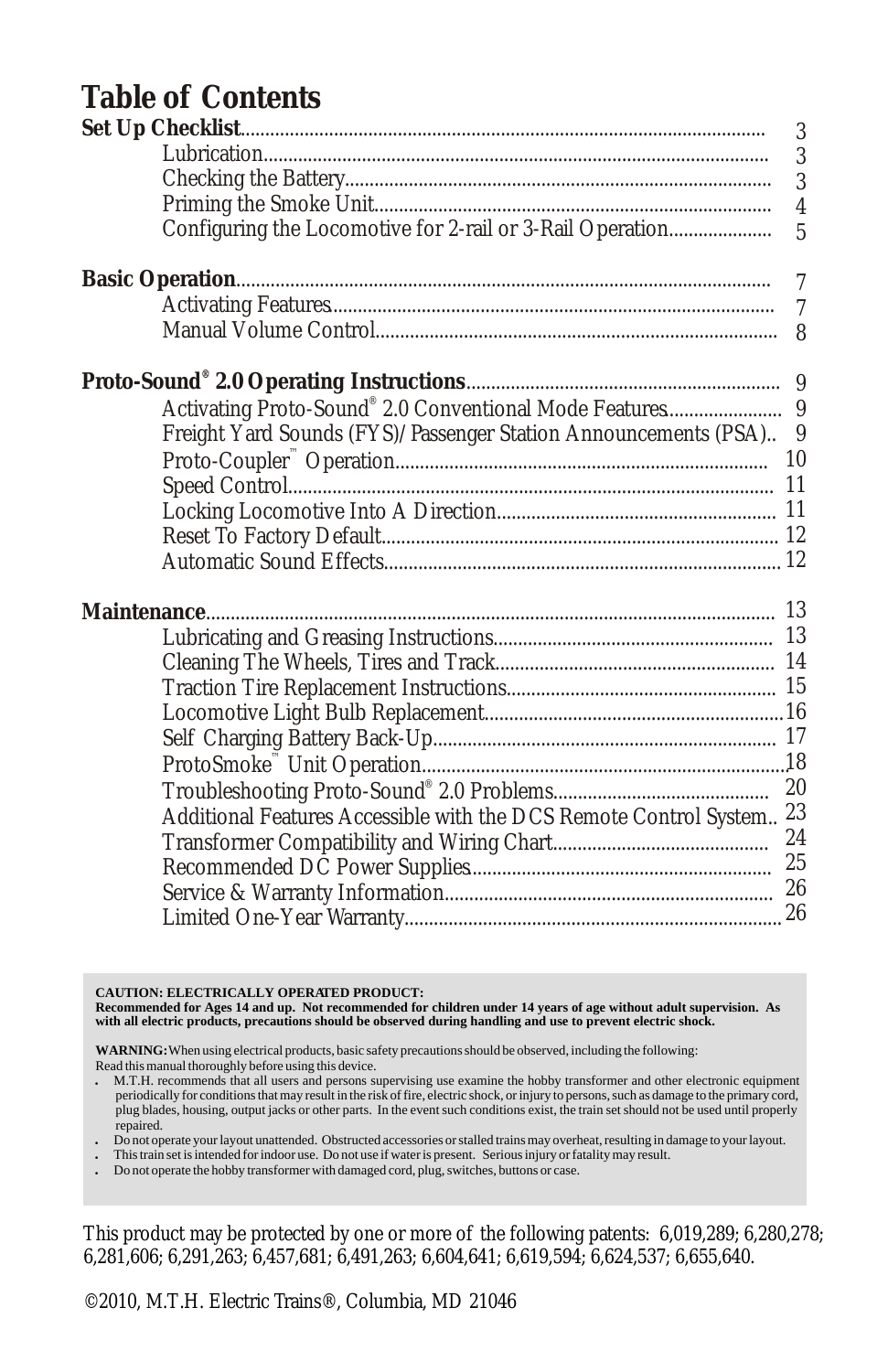# **Set Up Checklist**

- Lubricate the locomotive
- Check to see whether the battery needs to be charged for full sound effects
- Prime the smoke unit
- Apply power to run as described in the Basic Operating Section of this manual

# **Lubrication**

You should lubricate the engine to prevent it from squeaking. Use light household oil and follow the lubrication points marked "L" shown below. Do not over-oil. Use only a drop or two on each pivot point.





Lubricate All Wheel Axles (L)

 *Lubrication Points on the Locomotive*

# **Checking the Battery**

You may find, if your locomotive was built several months before you set it up, that the rechargeable battery has run down and needs to be charged before operating. If you notice that the sounds are garbled, test and charge the engine as described in the "Self-Charging Battery Back-Up" on page 17.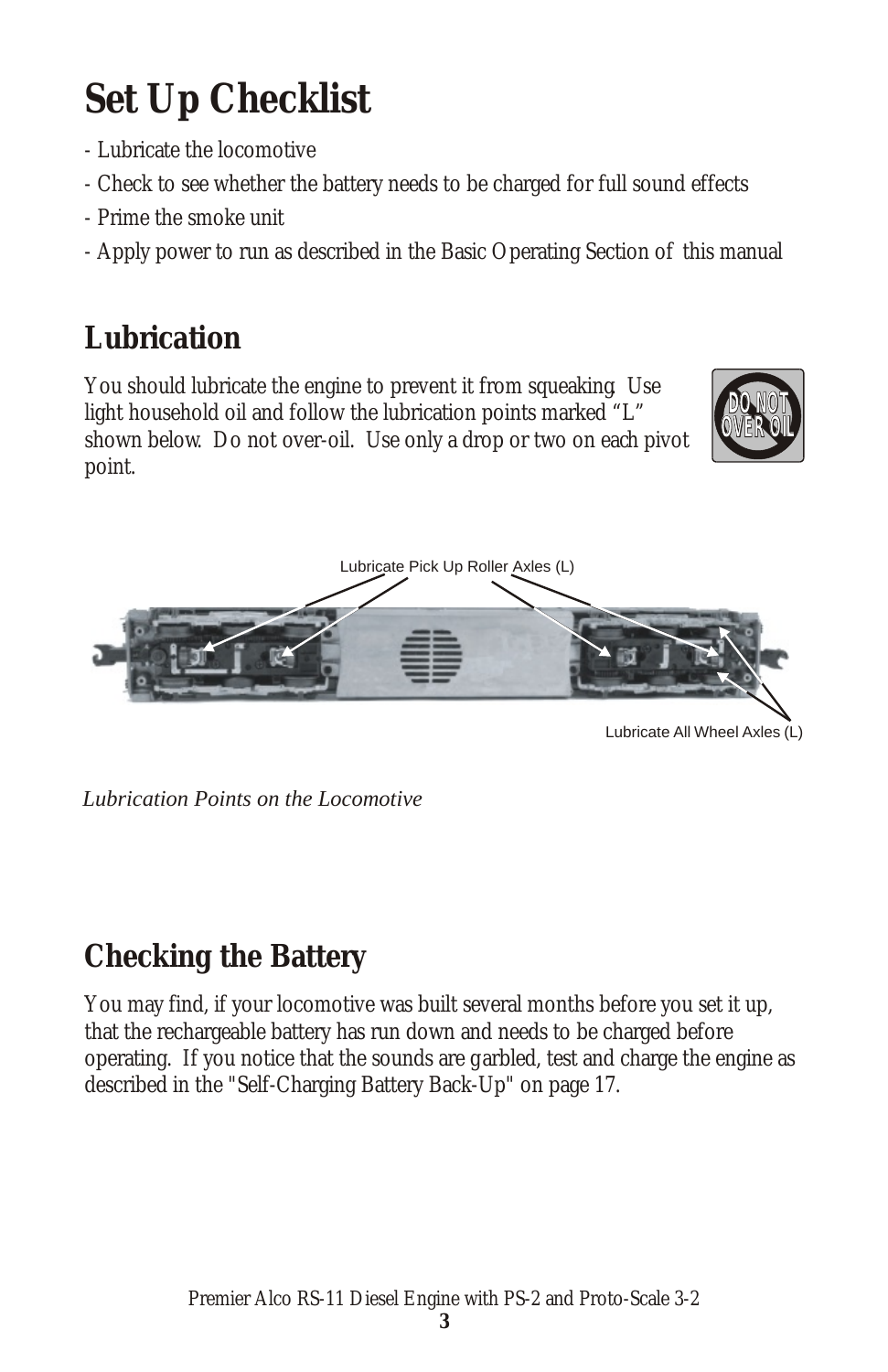# **Priming the Smoke Unit**

When preparing to run this engine, add 15-20 drops of smoke fluid through the smokestack (shown below). We recommend M.T.H. ProtoSmoke™ fluid. Do not overfill the unit or the fluid may leak out and coat the interior engine components.

If you choose not to add smoke fluid (or have already added fluid but choose to run smoke-free), turn off the smoke unit by turning the smoke unit control to the "OFF" position, fully Counter Clockwise position. **Failure either to add fluid to the smoke unit or to turn it off may damage the smoke unit heating element and/or wicking material.**



 *Adding Smoke Fluid*

**Running the engine without a primed smoke unit may cause damage**



 *Smoke Unit Control*

Smoke Unit Control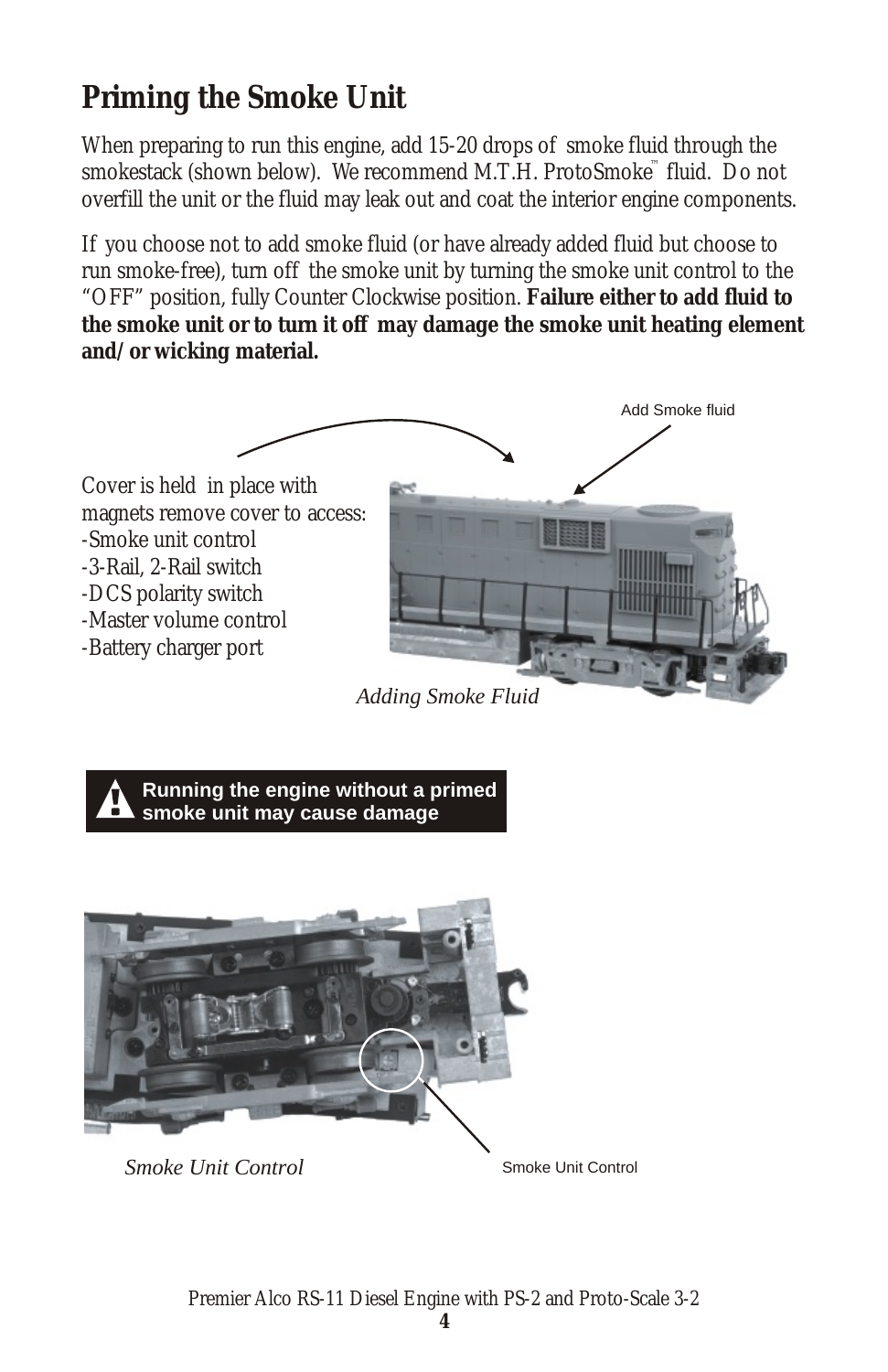## **Configuring Locomotive for 2-Rail or 3-Rail Operation**

Your locomotive can be configured to operate on 2-Rail or 3-Rail track. From the factory the locomotive is configured to operate on 3-Rail Track. To configure the locomotive for 2-Rail track operation, please do the following:

- 1. Remove the center rail pickup roller assemblies
- 2. Change the power input from 3-Rail to 2-Rail as seen below.



3-Rail / 2-Rail Switch

*3 Rail pickup*



3-Rail / 2-Rail Switch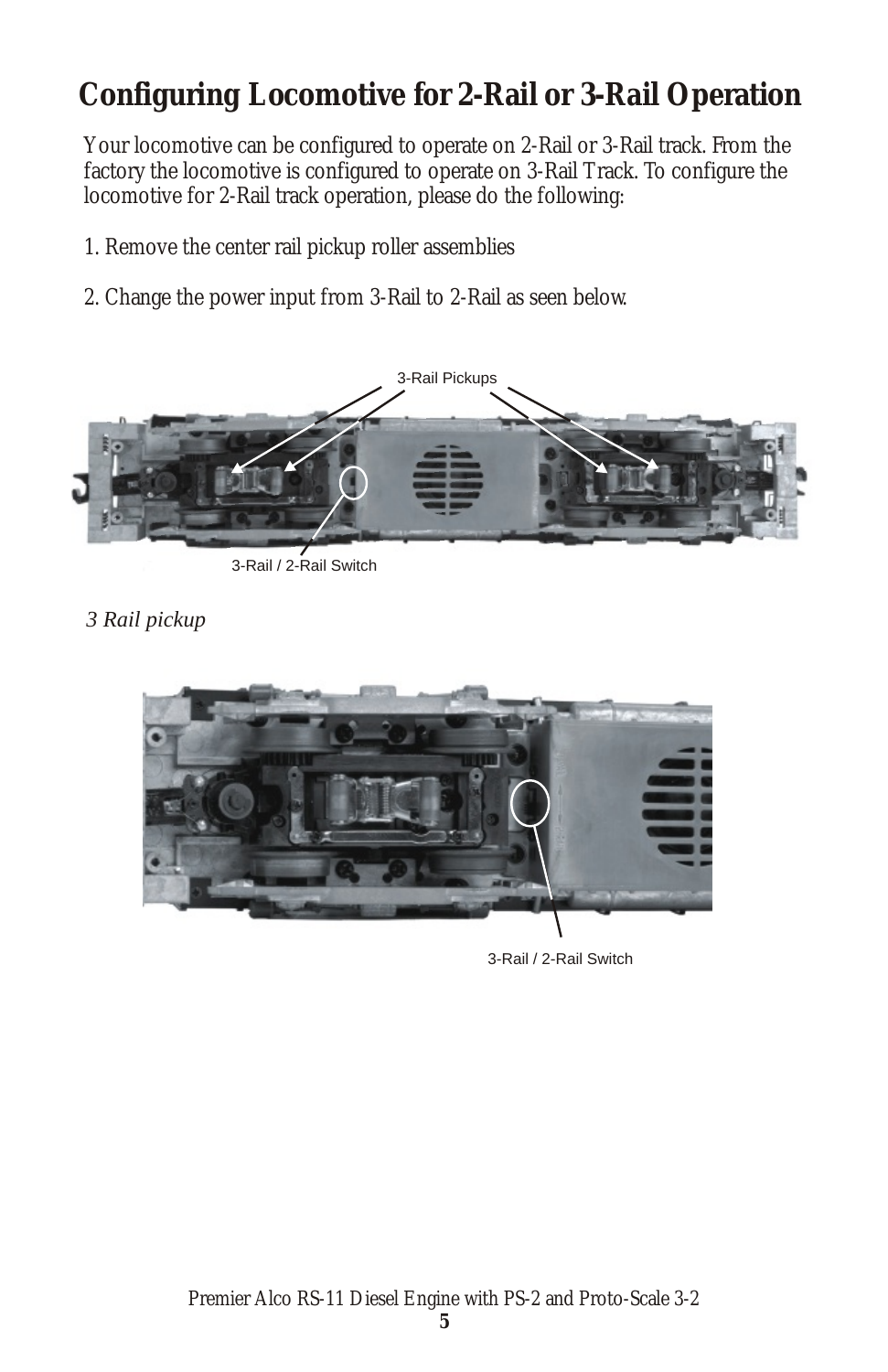# **Ensuring Proper Power to Track Polarity**

For 2-rail DCS operation, it is important that the polarity from the transformer to the engine is properly configured. Correct polarity can be accomplished by ensuring that the wiring from the TIU to the track and orientation of the locomotive when sitting on the track follows the illustration below.



*Proper 2-Rail Polarity wiring and locomotive orientation*

## **Changing Track Polarity Inside the Locomotive**

Failing to properly configure the polarity for 2-rail operations will result in the locomotive starting in reverse instead of forward or not receiving the DCS signal. Should this occur, it is not necessary to swap the wires from the transformer to the track or reverse the locomotive's orientation on the track itself. Instead, simply slide the polarity switch shown below in the opposite direction. For the configuration and polarity shown above the DCS Polarity switch should be towards the front of the locomotive.



*Changing the polarity with the locomotive polarity switch*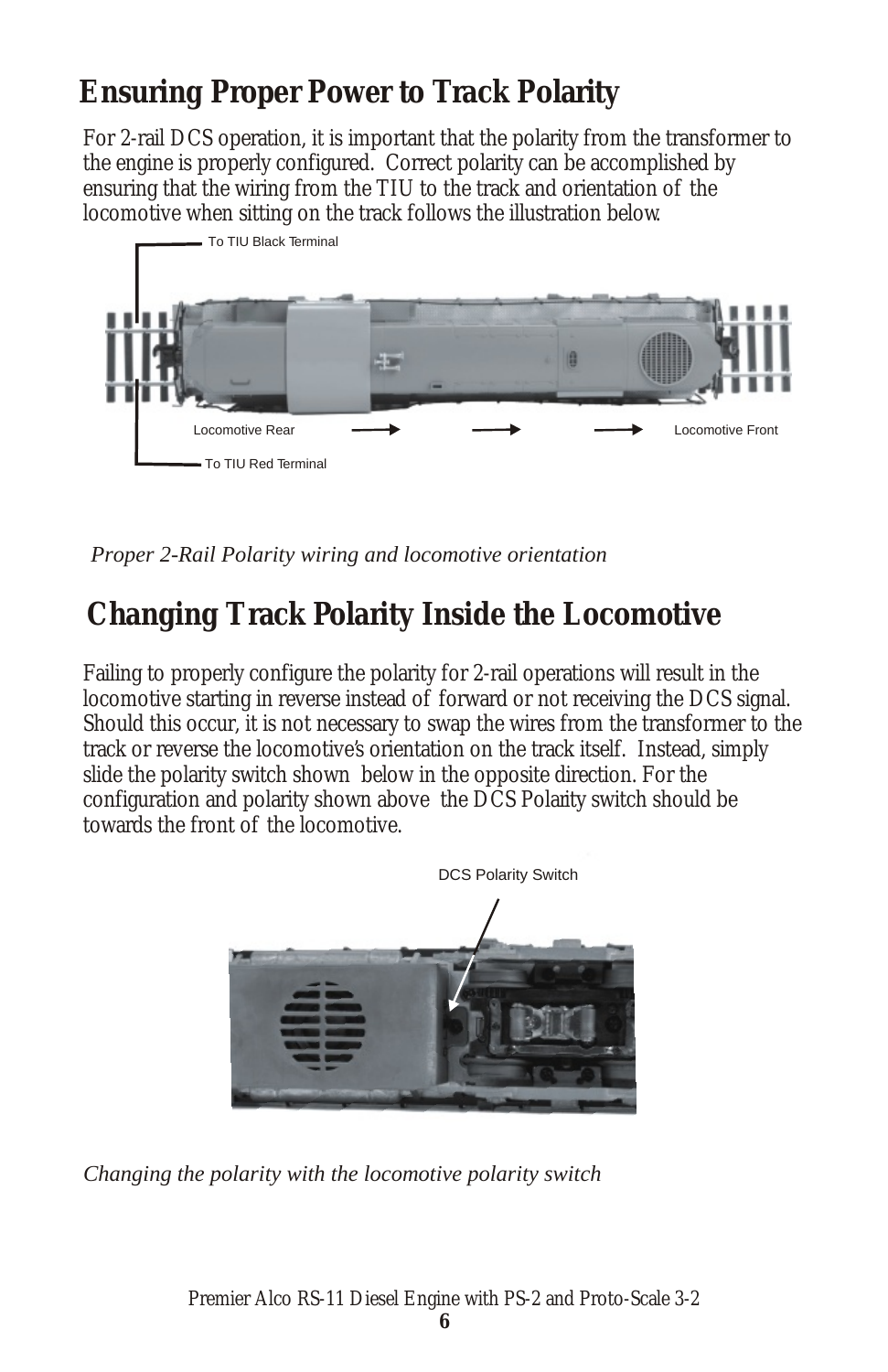# **Basic Operation**

The Throttle knob controls how fast your train will travel. Turn the throttle knob up ½-way, until the engine and caboose lights shine bright. Put the engine into motion by pressing the Direction button on your transformer once. (hold it for approximately 1 second)

If the engine does not begin to move as soon as you firmly press the Direction button, you may not have sent enough voltage to the track to make the train move. Turn the throttle up a bit higher until the train begins to move.

# **Activating Features**

**Throttle** - To increase or decrease track voltage, and therefore train speed, turn the throttle control knob. Turning clockwise will increase voltage and speed, while turning counterclockwise will decrease voltage and speed. The engine will maintain the speed you set after you release the throttle until you turn it again to change the voltage and speed.

**Bell** - To sound the bell, in an engine equipped with a bell firmly press and release the Bell button. To turn the bell off, press and release the Bell button again. The bell will continue to ring from the time you turn it on until you press and release the button again to turn it off.

**Horn/Whistle** - To sound the whistle, firmly press the Horn/Whistle button. The whistle will sound for as long as you continue to depress the button. It will stop when you release the button.

**Direction** - Your train is programmed to start in neutral. The train will always cycle neutral-forward-neutral-reverse with each press and release of the direction button. The engine is programmed to restart in neutral each time the track voltage is turned off for 25 seconds or more.

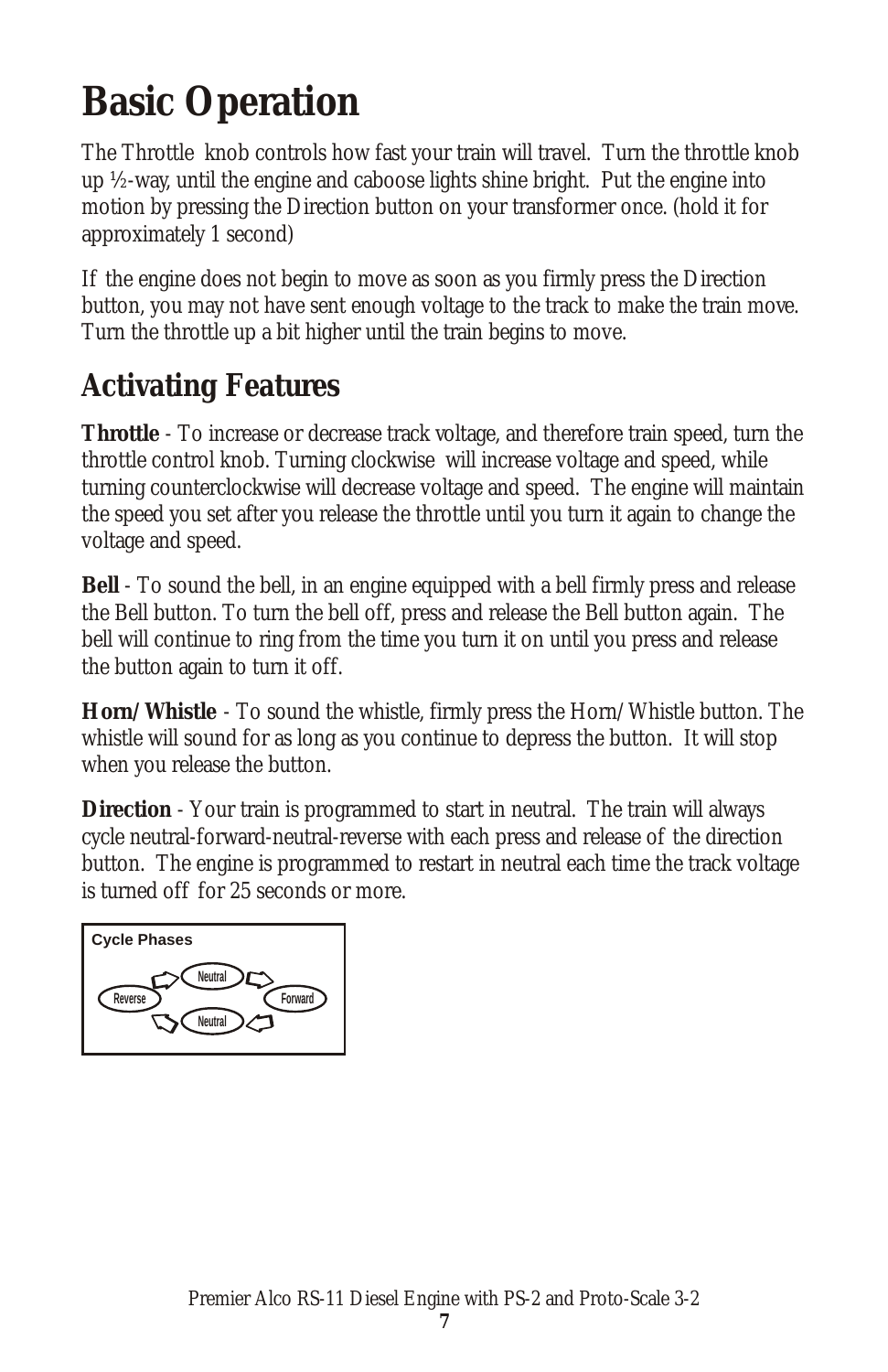# **Manual Volume Control**

To adjust the volume of all sounds made by this engine, turn the manual volume control (shown below) clockwise to increase the volume and counter-clockwise to decrease the volume.



*Manual Volume Control*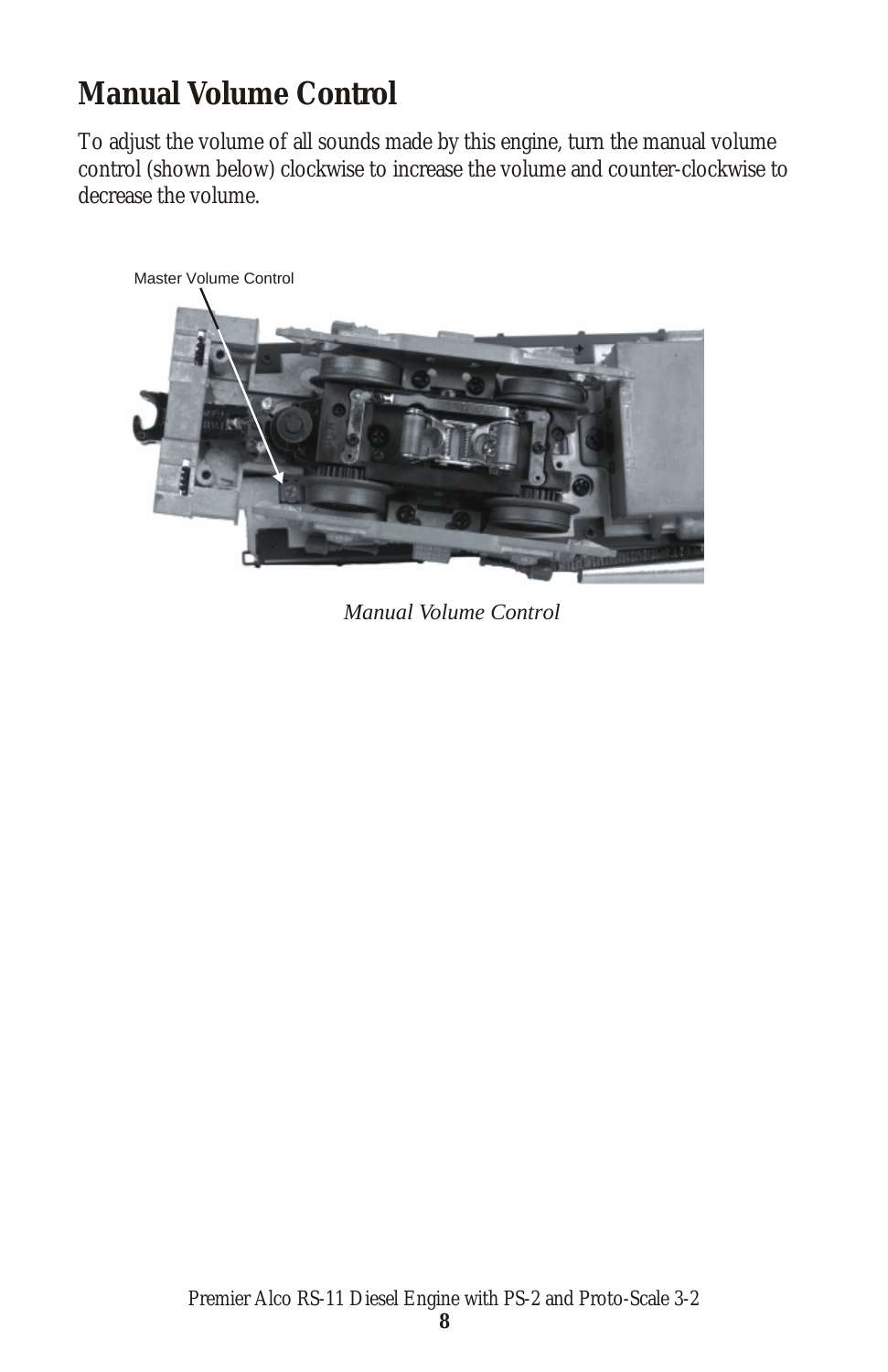# **® Proto-Sound 2.0 Operating Instructions**

This manual contains the operating instructions for Proto-Sound<sup>®</sup> 2.0 in conventional **mode only. Instructions for accessing DCS command mode features accompany the DCS Remote Control System equipment.**

**® Activating Proto-Sound 2.0 Conventional Mode Features:**

Proto-Sound $^\circ$  2.0 features are activated by sequences of Bell and Horn/Whistle button pushes described below. Please read the full descriptions of each feature before using it. To use these buttons to activate features rather than to blow the horn/ whistle or ring the bell, you should tap the buttons very quickly with a ½-second pause between button presses. You may need to practice your timing to make this work smoothly.

| <b>Timing Chart</b>             |                    |         |                    |         |  |
|---------------------------------|--------------------|---------|--------------------|---------|--|
| Press                           | $\frac{1}{2}$ Sec. | Press   | $\frac{1}{2}$ Sec. | Press   |  |
| Whistle                         | Pause              | Bell    | Pause              | Bell    |  |
| Short &                         |                    | Short & |                    | Short & |  |
| Firm                            |                    | Firm    |                    | Firm    |  |
| Total Time Lapse: 1 1/2 Seconds |                    |         |                    |         |  |

| <b>Feature to Be Activated</b>                                    | <b>Button Code:</b>                         |
|-------------------------------------------------------------------|---------------------------------------------|
| Freight Yard or Passenger Station Sounds  1 Bell, 2 Horn/Whistles |                                             |
| Fire the Rear Coupler                                             | 1 Bell, 3 Horn/Whistles                     |
| Fire the Front Coupler                                            | 1 Bell, 4 Horn/Whistles                     |
| Speed Control On/Off                                              | 1 Horn/Whistle, 2 Bells (from Neutral only) |
| Lock into a Direction                                             | 1 Horn/Whistle, 3 Bells                     |
| <b>Reset to Factory Defaults</b>                                  | 1 Horn/Whistle, 5 Bells (from Neutral only) |

#### **Freight Yard Sounds (FYS) or Passenger Station Announcements (PSA):**

Your engine is equipped with a sound package of either freight yard or passenger station sounds that you can play. **Each sequence described below will play as long as it is left on, randomly generating sounds, but be sure to allow approximately 30 seconds between the button pushes described below to allow the FYS/PSA sufficient time to run through each sequence.**

- To cue the sound system to play the FYS/PSA, quickly but firmly tap the Bell button once followed by 2 quick taps of the Horn/Whistle button while the engine is moving. Tap the buttons quickly but allow approximately ½ second between each press.
- Press the Direction button once to stop the engine. This will trigger the first sequence of FYS/PSA. The reverse unit is temporarily disabled so that the train will not move as you use the Direction button to trigger the sounds, and Proto-Sound $^\circ$  2.0 has disabled operator control over the Horn/Whistle and Bell buttons until the full FYS/PSA sequence is complete.
- After waiting about 30 seconds for that sequence to run, press the Direction button again to trigger the second sequence of FYS/PSA.
- After about 30 seconds, press the Direction button again to trigger the third FYS/PSA sequence.
- Again, after allowing about 30 seconds for that sequence to run, press the Direction button one more time to trigger the fourth and final FYS/PSA sequence.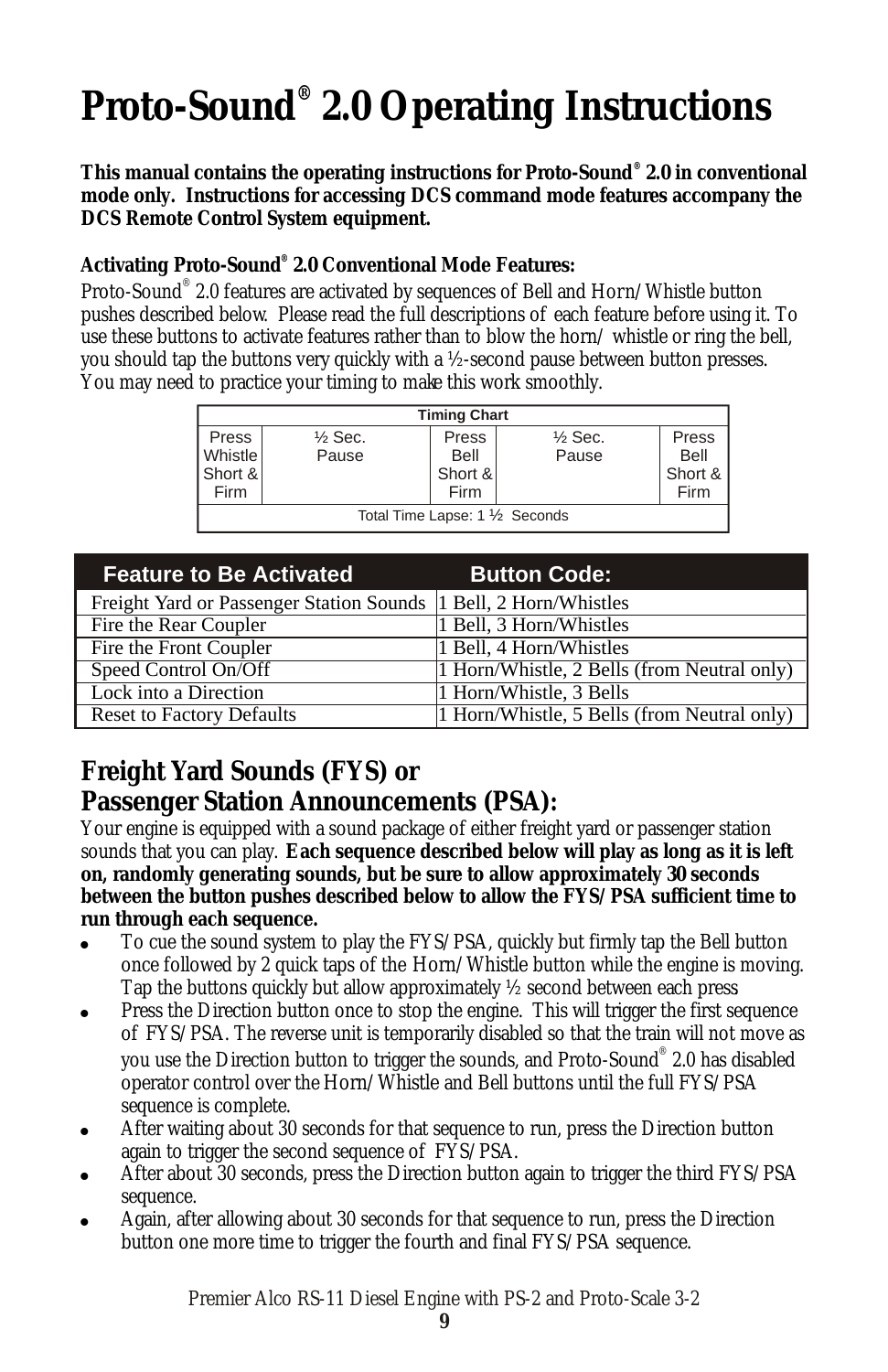The FYS/PSA will continue, and within a few seconds, the engine will start and move out on its own at the current throttle setting, in the same direction it was traveling when you began the sequence. Once the bell turns off, the operator regains control of the transformer's Bell and Horn/Whistle buttons and can ring the bell or blow the horn/whistle as usual.



#### **Tips on Using FYS/PSA**

- You can terminate FYS/PSA at any time by turning off power to the track for 15 seconds.
- ! You do not have to be in Forward to use FYS/PSA. At the conclusion of the full sequence, the train will pull away from the station in whatever direction you were going when you activated the feature.
- You can use FYS/PSA even if you are double-heading with another engine. If the second engine is not equipped with Proto-Sound $^\circ$  2.0, you must remember not to leave the throttle at a high voltage level once you have stopped the engine to run the FYS/PSA. Otherwise, the engine without FYS/PSA will begin vibrating on the track as its motors strain to move the train, since they cannot be automatically disabled during the FYS/PSA cycle (or if an original Proto-Sound engine, FYS/PSA are triggered differently and that engine's motor-disable feature will not be active when you run FYS/PSA in Proto-Sound $^\circ$  2.0).
- ! FYS/PSA can be triggered from Neutral. It will operate the same as if triggered while in motion except that, at the conclusion of the FYS/PSA, the engine will depart in the next direction of travel, as opposed to the direction it was traveling before entering Neutral.

### **™ Proto-Coupler Operation**

This locomotive is equipped with one or more coil-wound Proto-Couplers for remote uncoupling action. Because Proto-Couplers are controlled through the Proto-Sound  $^\circ$  2.0 microprocessor, they do not require an uncoupling track section or modification to your layout to function. You can fire a coupler from neutral or while in motion. Use the code shown below (and in the chart on page 9) to fire the coupler(s).

**Rear Coupler:**

To fire the rear coupler, quickly tap the Bell button once followed by three quick taps of the Horn/Whistle button, allowing approximately ½ second to lapse between each quick button press. The sound of the liftbar and air line depletion will play, and the knuckle will be released.

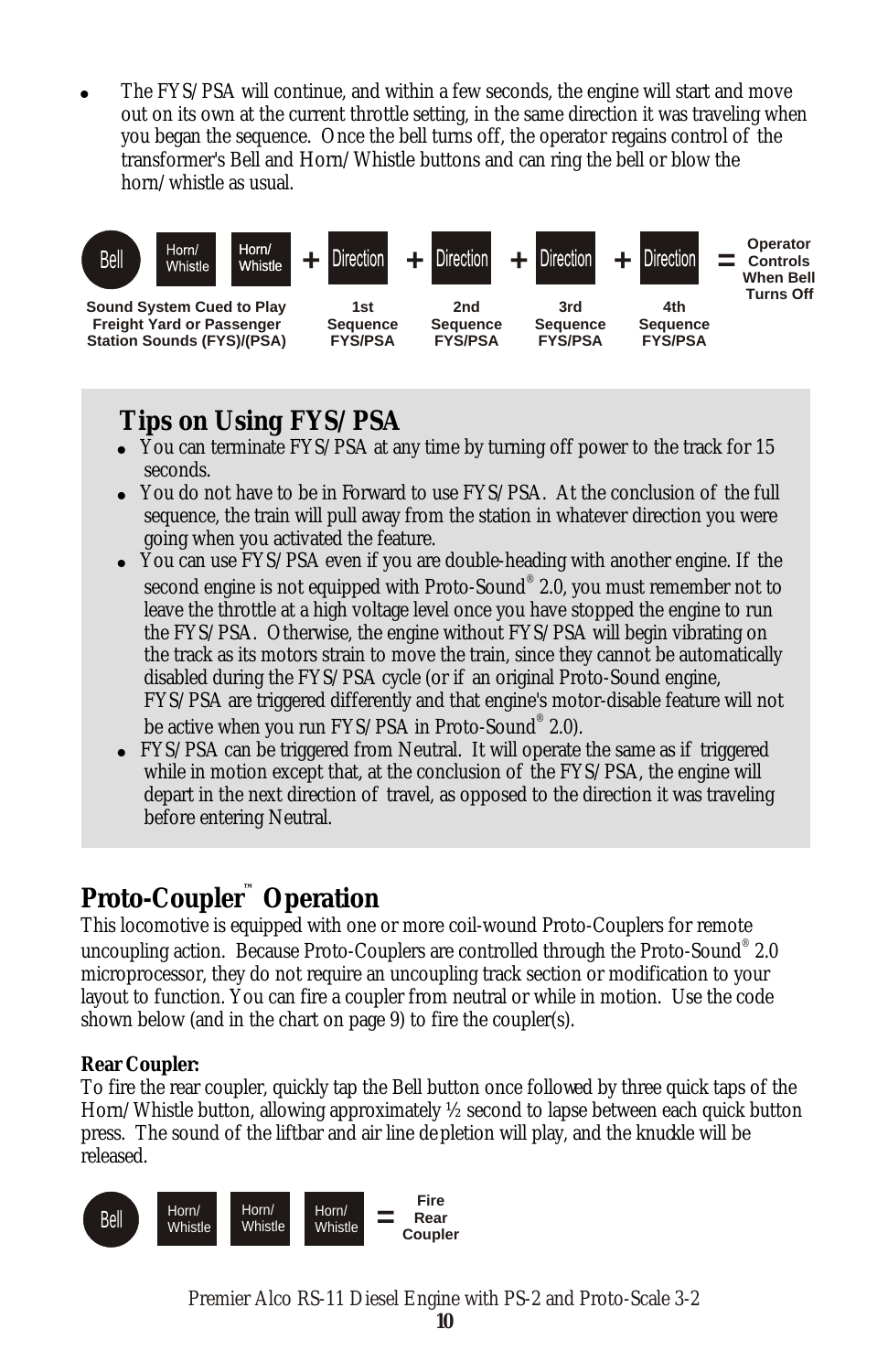**Front Coupler:**

To fire the front coupler (if your engine has one), quickly tap the Bell button once followed by four quick taps of the Horn/Whistle button, allowing approximately ½ second to lapse between each quick button press. The sound of the liftbar and air line depletion will play, and the knuckle will be released.



#### **Speed Control:**

M.T.H. engines equipped with Proto-Sound $^\circ$  2.0 have speed control capabilities that allow the engine to maintain a constant speed up and down grades and around curves, much like an automobile cruise control. You can add or drop cars on the run, and the engine will maintain the speed you set.

While the engine is programmed to start with the speed control feature activated, you can opt to turn it off. This means the engine's speed will fall as it labors up a hill and increase as it travels downward. It is also affected by the addition or releasing of cars while on the run. Because the engine will run more slowly at a given throttle voltage when speed control is on than when it is off, you should adjust the throttle to a lower power level for operation with speed control off to avoid high-speed derailments. When speed control is off, the volume will drop to allow for better low voltage operation.

**To turn speed control on and off,** put the engine in neutral, then quickly tap the transformer's horn/whistle button one time then quickly tap the Bell button two times, allowing approximately ½ second to lapse between each quick button press. Repeat the 1 horn/whistle, 2 bells code to return it to the other condition. You will want to do this during the initial neutral upon start-up if you ever couple this engine to another engine that is not equipped with speed control to avoid damaging the motors in either engine. Each time you shut down the engine completely, it will automatically turn speed control on.



#### **Lock into a Direction:**

You can lock your engine into a direction (forward, neutral, or reverse) so that it will not change directions. To do this, put the engine into the direction you want (or into neutral to lock it into neutral), run it at a very slow crawl (as slowly as it will move without halting), and quickly but firmly tap the Horn/Whistle button once followed by three quick taps of the Bell button, allowing approximately ½ second to lapse between each quick button press. Two horn/whistle blasts will indicate that the engine has made the change. The engine will not change direction (including going into neutral) until you repeat the 1 horn/whistle, 3 bells code to return the engine to its normal condition, even if the engine is kept without power for extended periods of time.

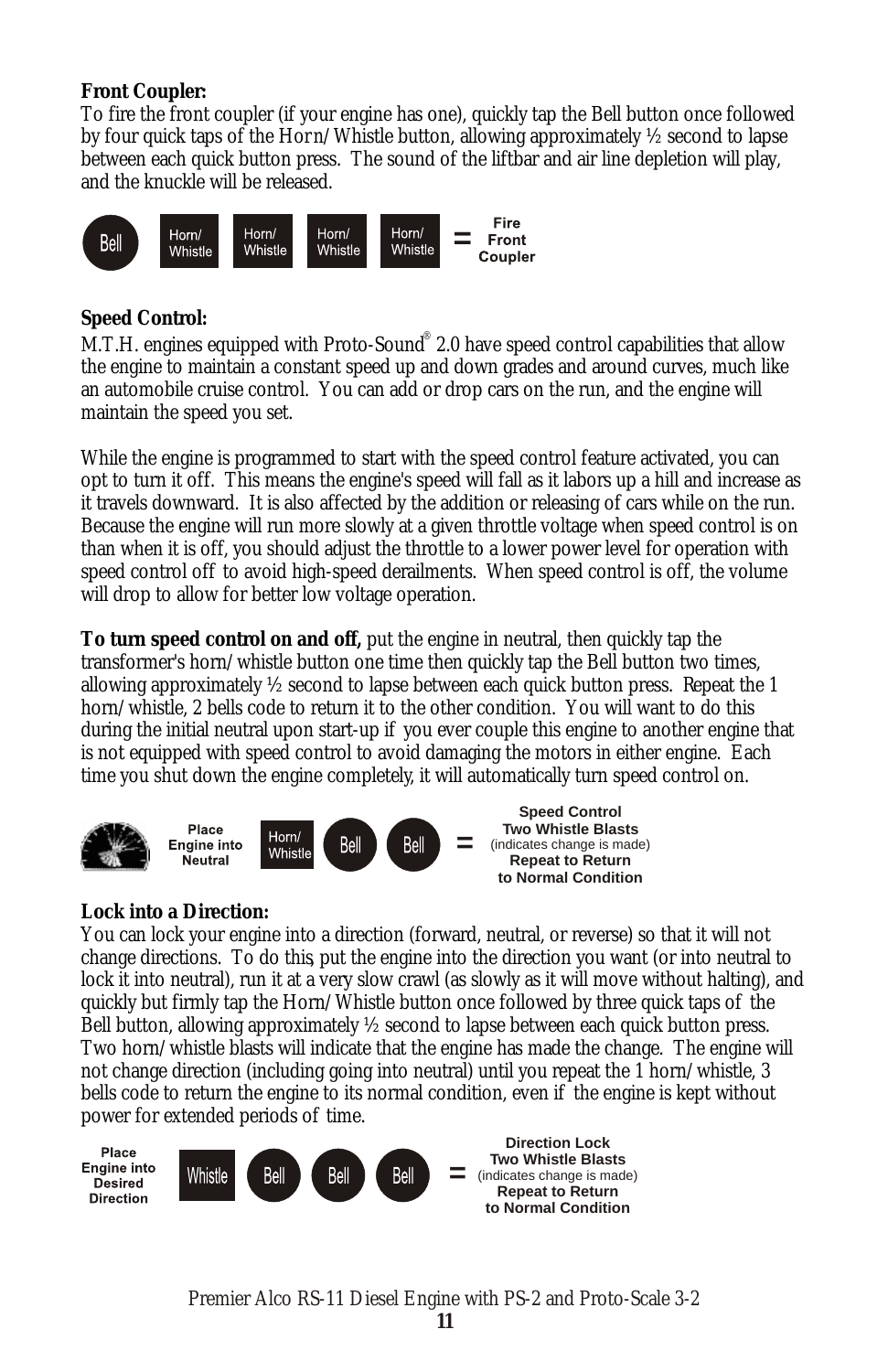**Reset to Factory Defaults:**

To override the settings you currently have assigned to the engine and reset it to its factory defaults, while in Neutral tap the Horn/Whistle button quickly once, followed by five quick taps of the Bell button, allowing approximately  $\frac{1}{2}$  second to lapse between each quick button press. Two horn/whistle blasts will indicate that the engine has made the change.



**Automatic Sounds:**

Certain Proto-Sound® 2.0 sound effects automatically play in programmed conventional mode conditions:

- ! **Squealing Brakes** play any time the engine's speed decreases rapidly.
- ! **Cab Chatter** plays at random intervals when the engine idles in neutral.
- ! **Engine Start-up and Shut-down** sounds play when the engine is initially powered on or is powered off for five seconds or more.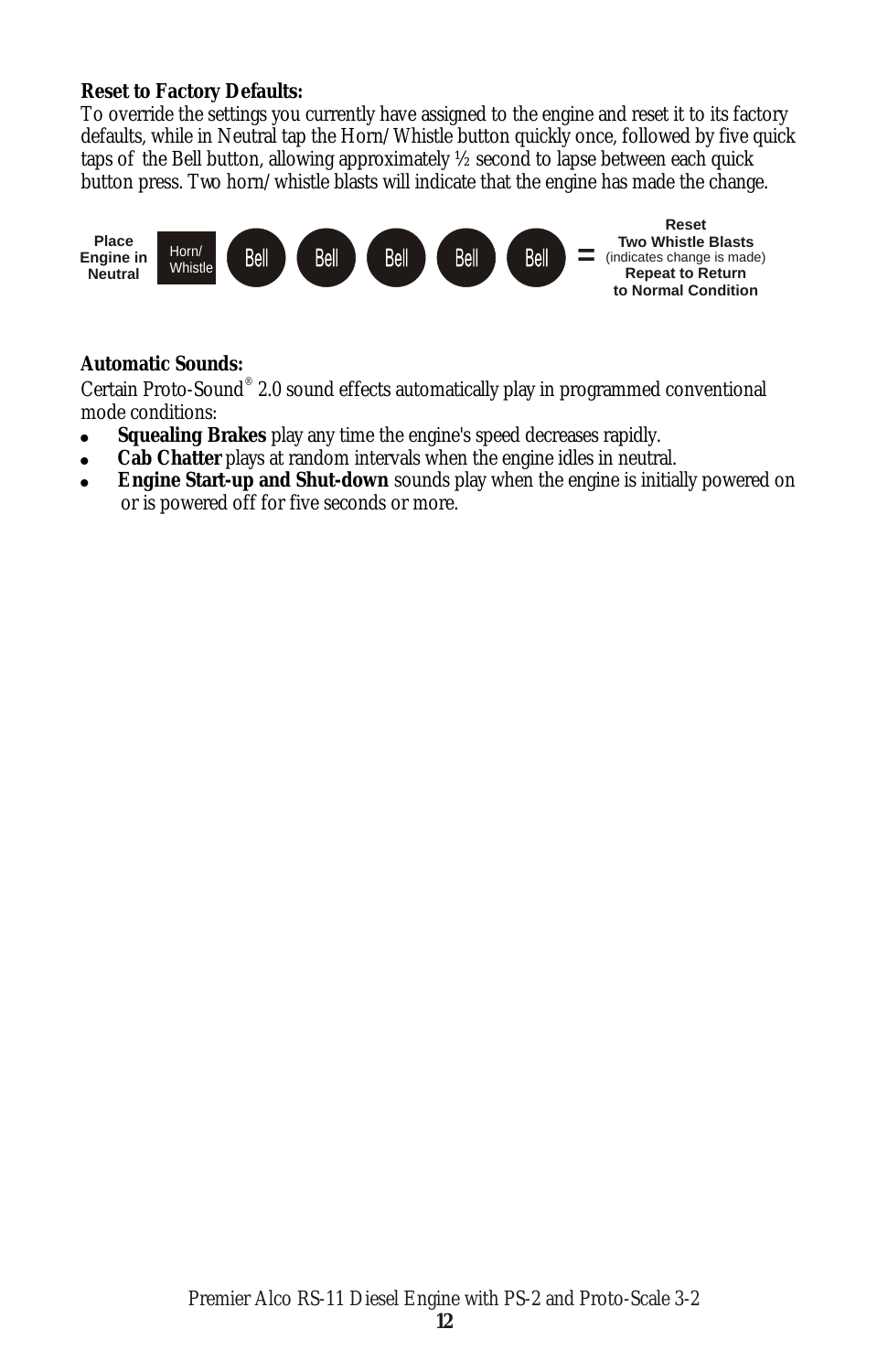# **Maintenance Lubricating and Greasing Instructions**

The engine should be well oiled and greased in order to run properly.

Regularly lubricate all axles and pickup rollers to prevent squeaking. Use light household oil, such as that found in M.T.H.'s maintenance kit. Do not over oil. Use only a drop or two on each pivot point.





Lubricate All Wheel Axles (L)

*Lubrication Points on the Locomotive*

The locomotive's internal gearing was greased at the factory and should not need additional grease until after 50 hours of operation or one year, whichever comes first. Remove the two grease port screws (two per gearbox). Use a grease tube dispenser and put a small amount (Approx. 1-2 mL.) of lithium-based grease into each grease port. Replace the screws.





*Grease Port Screw Location*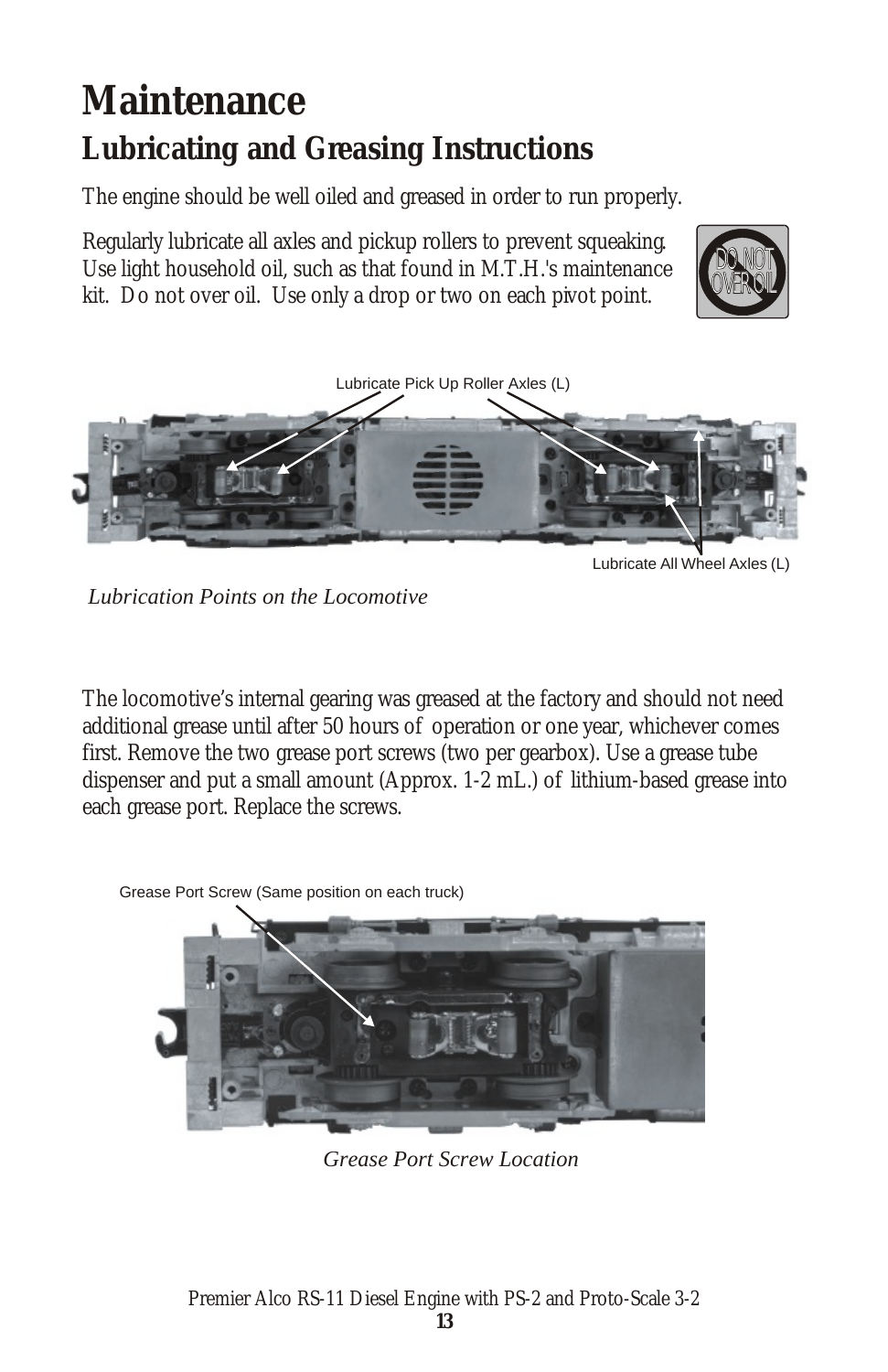It is recommended to lubricate the outside truck block idler and drive gears with grease. Use the diagram shown below as a guide and add grease to the points marked.



Grease Idler Gear (G)

 *Greasing The Idler Gears*

## **Cleaning The Wheels, Tires, and Track**

Periodically check the locomotive wheels and pickups for dirt and buildup, which can cause poor electrical contact and traction and prematurely wear out the neoprene traction tires. Wheels and tires can be cleaned using denatured (not rubbing) alcohol applied with a cotton swab.

To clean the track, use RailKing Track Cleaning Fluid found in Maintenance Kit (30-50051) or denatured (not rubbing) alcohol and a clean rag. Unplug the transformer and wipe the rails of the track, turning the rag frequently to ensure that you are using clean cloth on the rails. Thereafter, keep an eye on the track and clean it when it gets dirty to ensure good electrical contact and to lengthen the life of the tires.

Clean any type of track with this heavy-duty track cleaning block (40-1099). Durably constructed from ABS plastic, the block includes a built-in cleaning pad. For really stuborn track, you can insert sandpaper into the block in just a few quick steps.



Maintenance Kit (30-50051)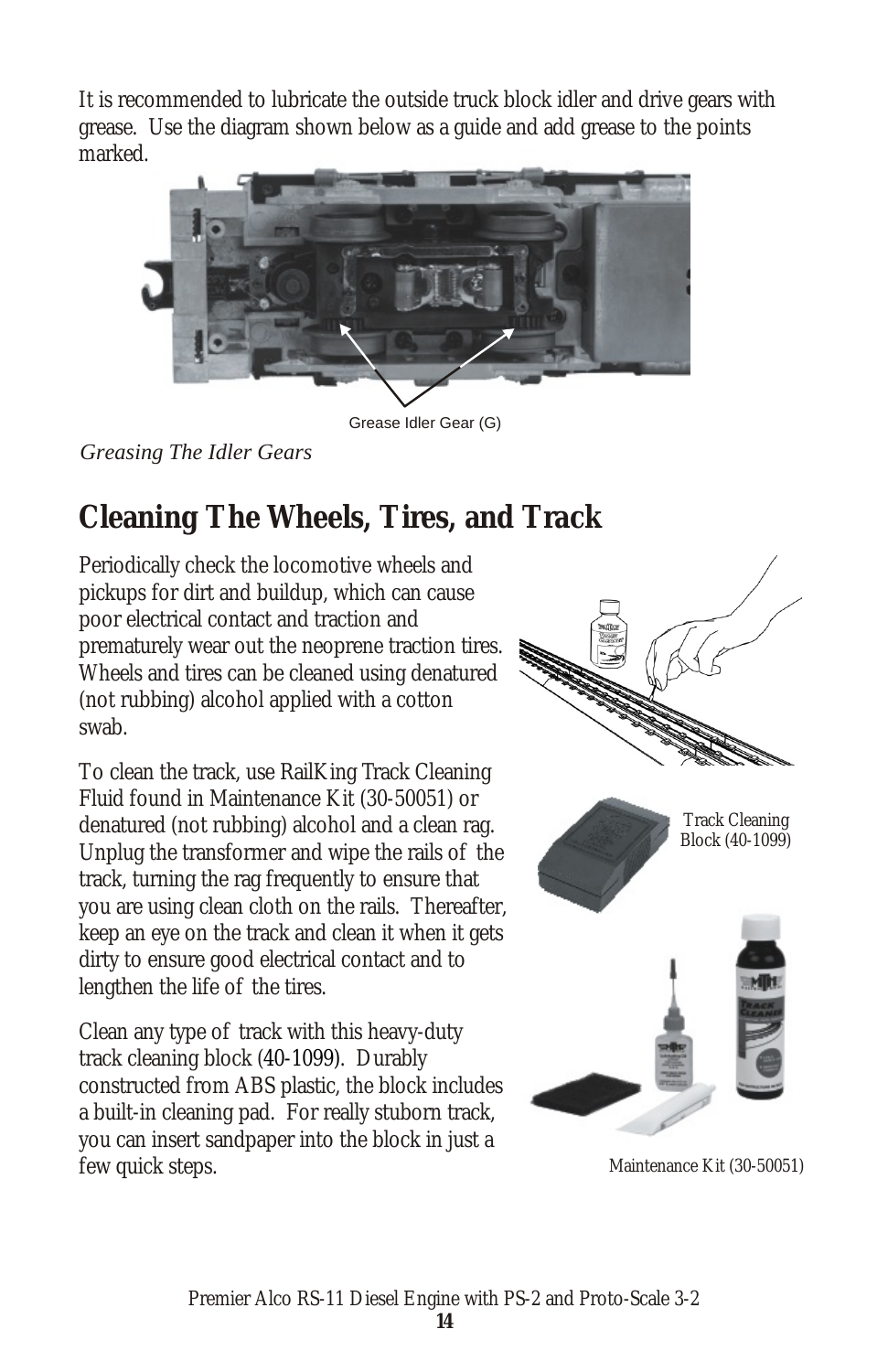# **Traction Tire Replacement Instructions**

Your locomotive is equipped with two neoprene rubber traction tires on each powered truck block. While these tires are extremely durable, you may need to replace them at some point. Please use the following instructions to replace the traction tires.

1. Turn your engine upside down.

2. Remove the two Phillips screws that attach each truck side to the truck block.

3. Make sure the old tire has been completely removed from the groove in the drive wheel, using a razor blade or small flathead screwdriver to pry away any remains.

4. Slip the new tire onto the wheel. You may find it useful to use two small flathead screwdrivers to stretch the tire over the wheel.

5. If you twist the tire while stretching it over the wheel, you will need to remove and reinstall the tire. Otherwise your engine will wobble while operating.

6. Make sure the tire is fully seated inside the groove. Use a razor blade to trim away any excess tire that doesn't seat itself inside the groove properly.

7. Reassemble in reverse order.

One set of replacement tires is packaged with the model. Additional tires are available directly from the M.T.H. Parts Department (Order online: www.mthtrains.com, e-mail: parts@mth-railking.com,Fax: 410-423-0009, Phone: 410-381-2500, Mail: 7020 Columbia Gateway Drive, Columbia MD 21046-1532, ).



*Truckside Screws*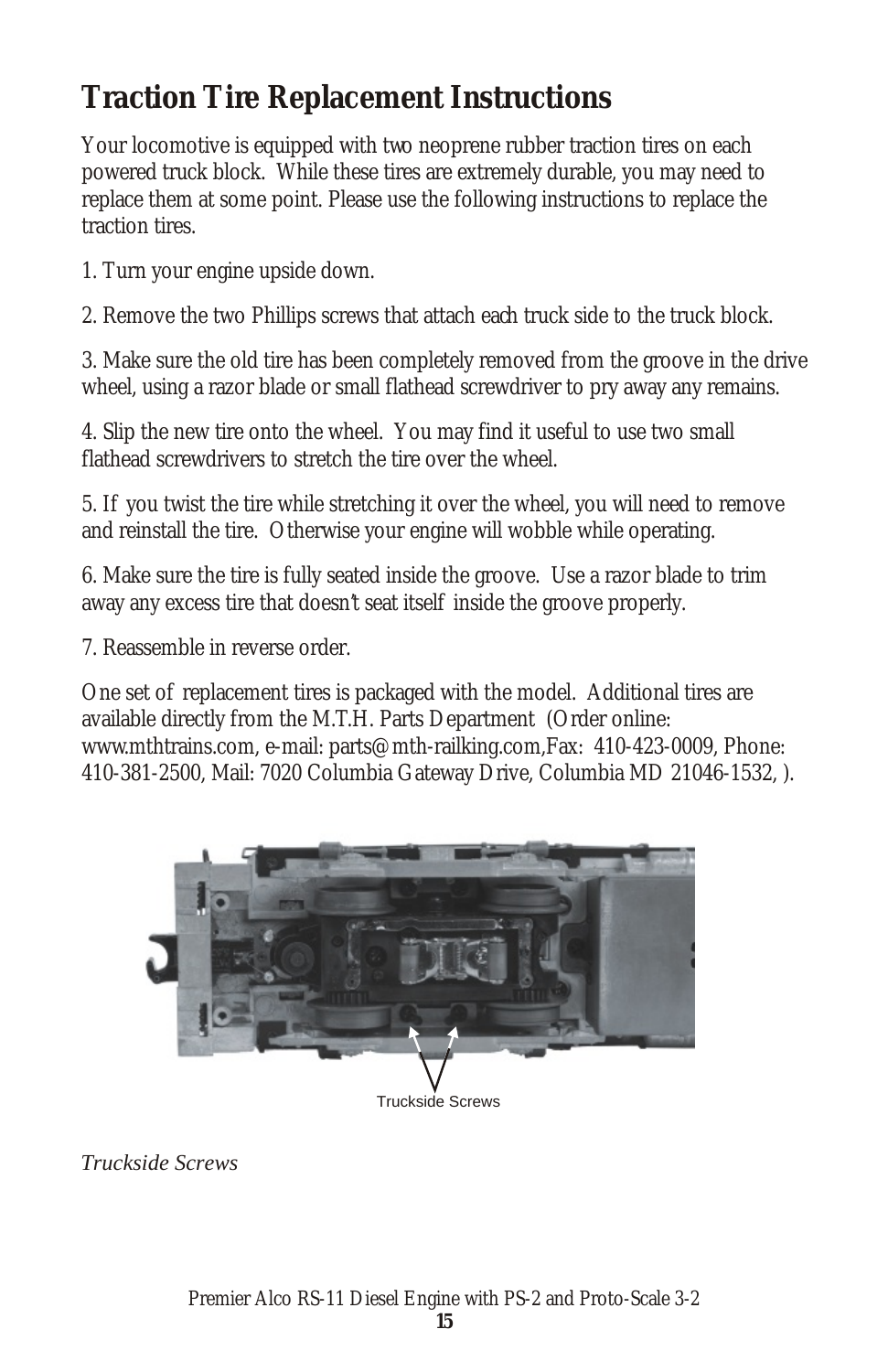# **Locomotive Light Bulb Replacement**

To replace the burned out light bulbs on this locomotive, remove the body from the chassis by removing the body mount screws shown below.

Once the body is removed, locate the burned out light bulb(s).

Carefully remove bulb(s) from mounting. Disconnect light bulb harness from main harness wire.

Replacement bulb harnesses are available directly from the M.T.H. Parts department. (Order online: www.mthtrains.com, e-mail: parts@mthrailking.com,Fax: 410-423-0009, Phone: 410-381-2580, Mail: 7020 Columbia Gateway Drive, Columbia MD 21046-1532, ).

Connect replacement bulb harness and reassemble in reverse.



*Body Removal Screw Locations*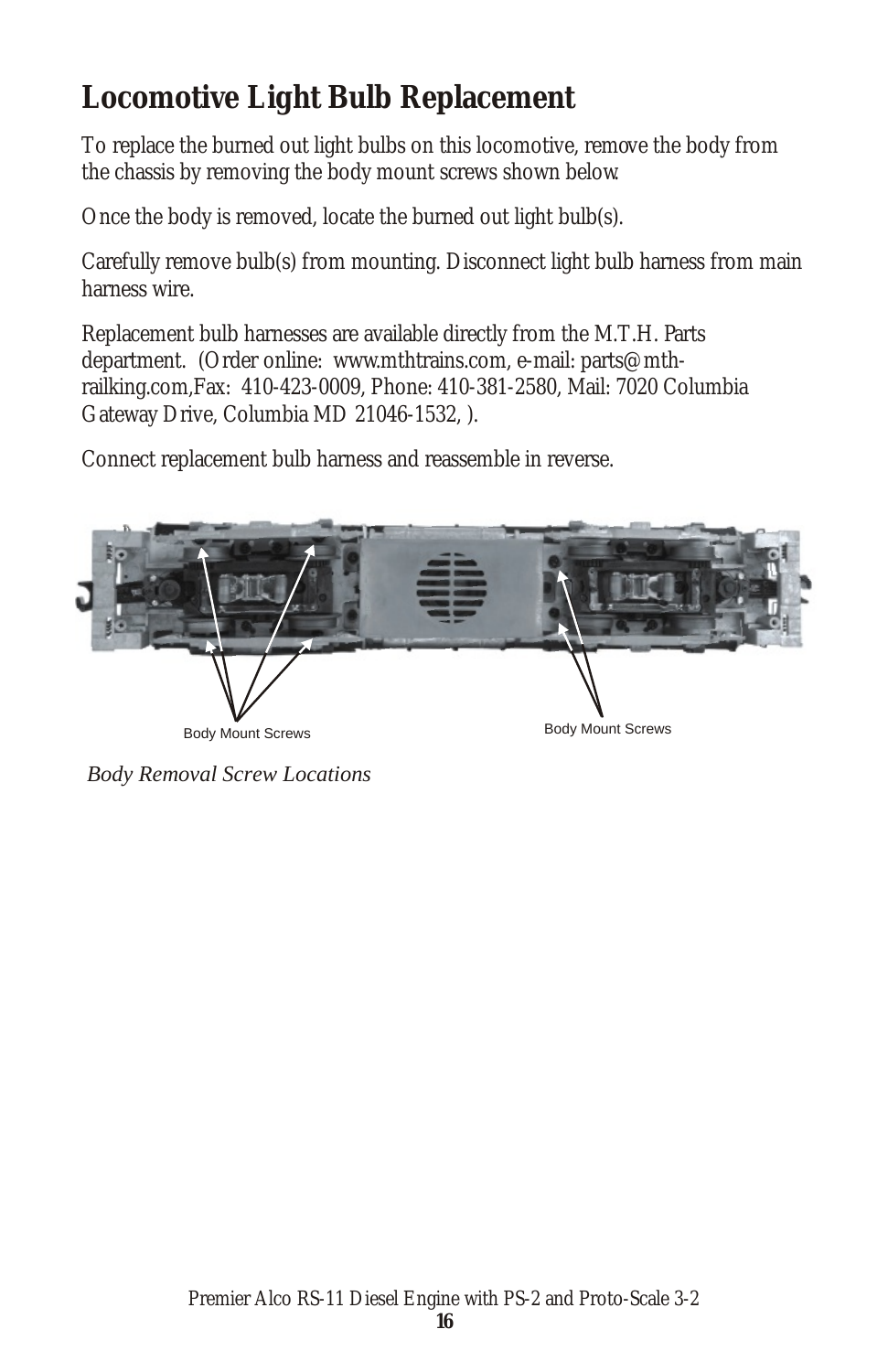# **Self Charging Battery Back-up**

The special rechargeable 2.4v self-charging battery recharges continuously during train operation and should last for up to five years. The battery is a dry battery that should not leak or cause any damage to your engine. Depending upon when your engine was built, it may need to be charged right out of the box. If engine sounds seem distorted or garbled at low voltages or become silent when power from the transformer is turned off, test the battery to determine whether it should be recharged or replaced.

**Test:** Put the engine in neutral and leave the track voltage at 10-12 volts (high enough for the lights to shine brightly) for 15 minutes.

**Recharge:** If the sounds are improved at the end of the 15-minute test charge, the battery charge has run down and can be recharged. There are a number of ways you can do this:



Battery Charger Port

- Leave the engine in neutral with track voltage at 10-12 volts for 6-7 hours so the battery can fully recharge (if your engine has a smoke unit, be sure it is turned off).
- Use M.T.H.'s battery recharger (Item No. 50-1019) (sold separately) that plugs into a wall outlet and a special port under the engine to recharge the battery overnight without leaving it on the track.

**Replace:** If the sounds are not improved at the end of the 15-minute test charge, it is time to replace the battery. Available through M.T.H. Parts: (Item No. 50-1024) AA NiCad Proto-Sound® Battery (Blue Casing) (Item No. BG4000004) AAA NiMH Proto-Sound® Battery (Green Casing)

DO NOT substitute alkaline batteries for these rechargeable batteries. Using alkaline batteries in this system can result in damamge to the PS 2.0 circuit board and/or the batteries.

\*\*Do not use alkaline batteries for testing or checking purposes for the 3-Volt PS2 boards. Using alkaline batteries will damage the 3-Volt battery charging circuit.\*\*



Lift Out Battery

Premier Alco RS-11 Diesel Engine with PS-2 and Proto-Scale 3-2 **17**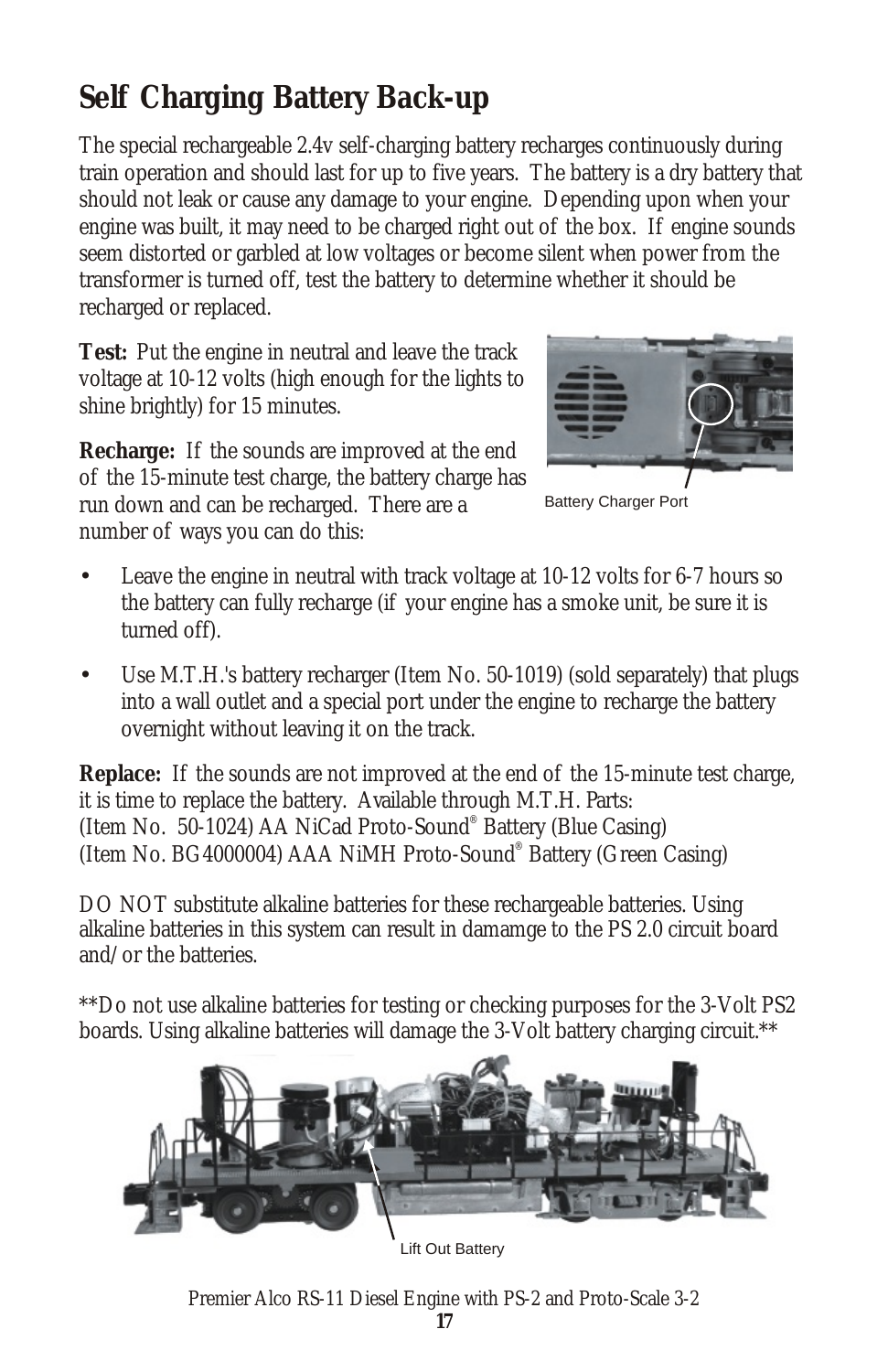# **ProtoSmoke™** Unit Operation

This diesel locomotive contains a Proto-Sound® 2.0 controlled smoke unit that outputs smoke through the smokestack on the roof of the engine. The smoke unit is essentially a small heating element and wick that soaks up and then heats a mineral oil-based fluid that emits smoke. The smoke is then forced out of the stack by a small electric fan. Smoke volume is controlled by the Proto-Sound® 2.0 system.

With a few easy maintenance steps, you should enjoy trouble-free smoke unit operation for years.

When preparing to run this engine, add 15-20 drops of smoke fluid through the smokestack (see below). We recommend M.T.H. ProtoSmoke™ fluid. Do not overfill the unit or the fluid may leak out and coat the interior engine components.



To adjust the amount of smoke produced, turn the smoke unit volume control clockwise to increase the amount of smoke, or counter-clockwise to reduce the amount.

If you choose not to add smoke fluid (or have already added fluid but choose to run smoke-free), turn off the smoke unit by turning the smoke unit control to the "OFF" position, fully Counter Clockwise position. **Failure either to add fluid to the smoke unit or to turn it off may damage the smoke unit heating element and/or wicking material.**

When the smoke output while running the engine begins to diminish, add another 10-15 drops of smoke fluid or turn the smoke unit off.

When storing the unit for long periods of time, you may want to add about 15 drops of fluid to prevent the wick from drying out.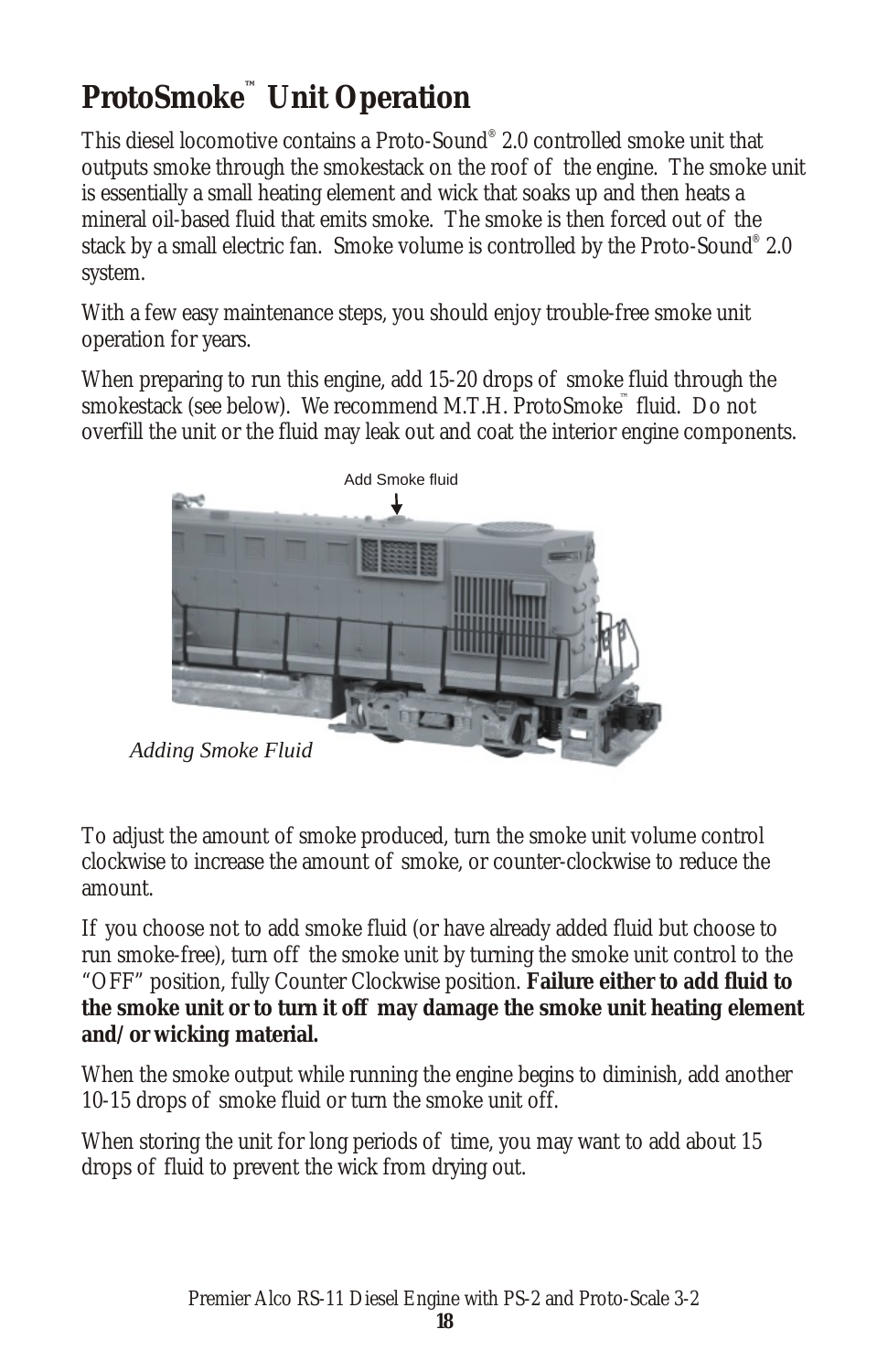After removing the engine from storage, add another 25 drops of fluid, letting the wick soak up the fluid for 15 minutes prior to operation.

If you experience poor or no smoke output when the smoke unit is on and has fluid, check the wick to see if it has become hard, blackened, and unabsorbent around the heating element. After removing the locomotive body from its chassis, remove the smoke unit inspection cover (see below). After removing the inspection cover screws, lift the inspection plate away and inspect the wick. If it is darkly discolored and hard, it should be replaced.

Replacement parts and wick replacement instructions are available directly from the M.T.H. Parts Department (Order online: www.mthtrains.com, e-mail: parts@mth-railking.com,Fax: 410-423-0009, Phone: 410-381-2500, Mail: 7020 Columbia Gateway Drive, Columbia MD 21046-1532, ).



 *Inspecting the Smoke Unit Wick*

### **ProtoSmoke<sup>™</sup> Fluid**

ProtoSmoke is the recommended fluid for M.T.H. products and can be used in other manufacturers products as well. Choose from 12 different scents: Christmas, Coal, Diesel, Wood Burning, Coffee, Eggs & Bacon, Vanilla, Candy Cane, Barbeque, Pipe Smoke, Cinnamon Roll, and Apple Pie

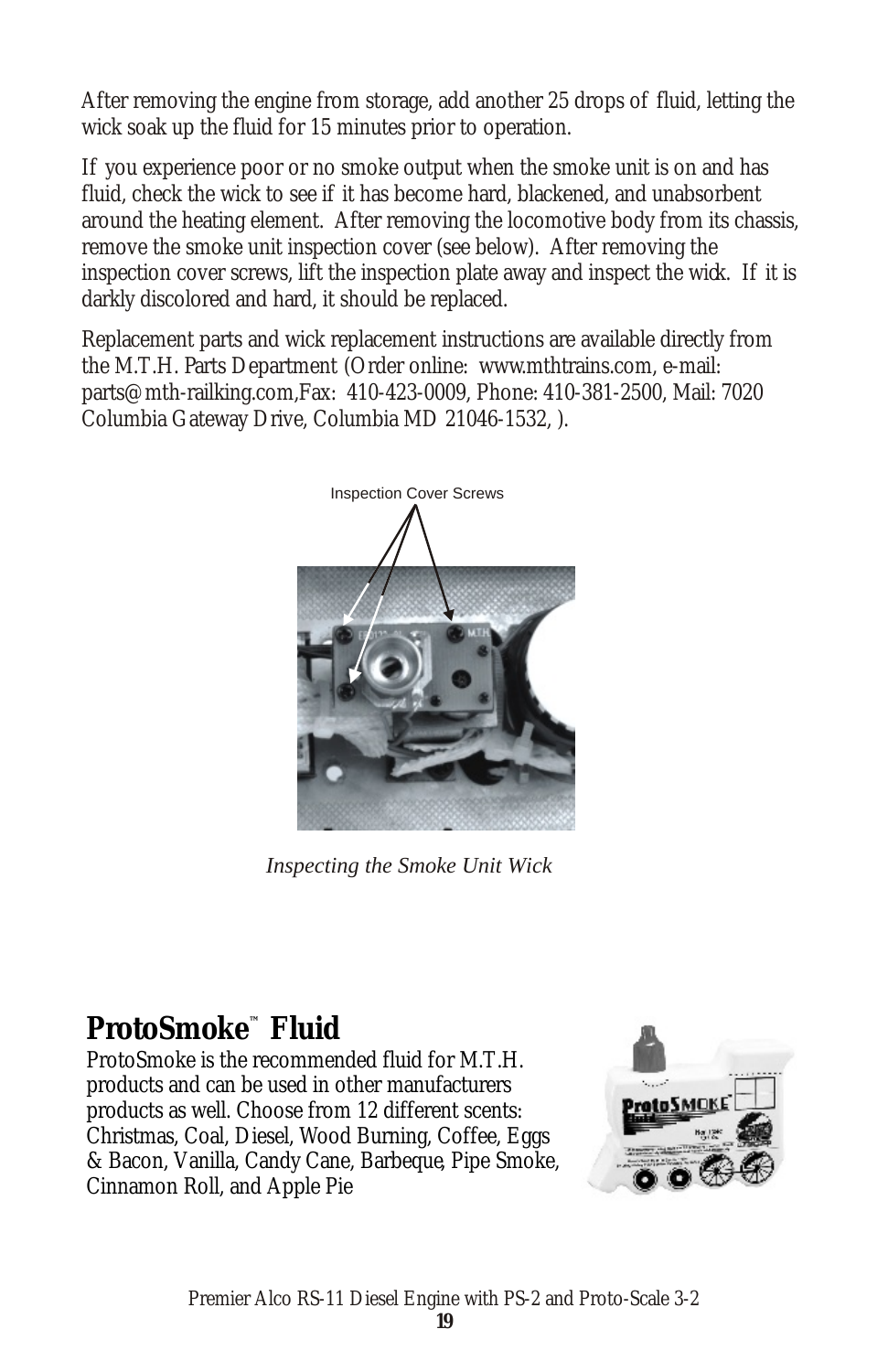# **® Troubleshooting Proto-Sound 2.0 Problems**

Although Proto-Sound® 2.0 has been designed and engineered for ease of use, you may have some questions during initial operation. The following table should answer most questions. If your problem cannot be resolved with this table, contact M.T.H. for assistance (www.mthtrains.com, e-mail: parts@mthrailking.com,Fax: 410-423-0009, Phone: 410-381-2580, Mail: 7020 Columbia Gateway Drive, Columbia MD 21046-1532,).

| <b>Starting Up</b>                                                                                                                                            | Remedy                                                                                                                                                                                                |
|---------------------------------------------------------------------------------------------------------------------------------------------------------------|-------------------------------------------------------------------------------------------------------------------------------------------------------------------------------------------------------|
| When I first turn the power on, the<br>engine will not begin to run. I<br>have to turn the throttle off and<br>then on again to get the engine to<br>operate. | This is normal behavior. To<br>prevent accidental high-speed<br>start-ups, Proto-Sound®2.0 is<br>programmed to start up in neutral<br>anytime track power has been<br>turned off for several seconds. |
| <b>Whistle/Horn</b>                                                                                                                                           | Remedy                                                                                                                                                                                                |
| When I press the whistle/horn<br>button, the bell comes on instead.                                                                                           | Reverse the transformer leads.                                                                                                                                                                        |
| I can't get the horn to blow when I<br>press the whistle button.                                                                                              | You may be pressing the button<br>too quickly. Try pressing the<br>whistle/horn button more slowly,<br>taking approximately one full<br>second to fully depress the button.                           |
| <b>Bell</b>                                                                                                                                                   | Remedy                                                                                                                                                                                                |
| When I press the whistle button,<br>the bell sounds.                                                                                                          | Reverse the transformer leads.                                                                                                                                                                        |
| I can't get the bell to ring when I<br>press the bell button.                                                                                                 | You may be pressing the button<br>too quickly. Try pressing the bell<br>button more slowly, taking<br>approximately one full second to<br>fully depress the button.                                   |
| The bell won't work on a separate<br>bell button.                                                                                                             | Check the wiring of the separate<br>button.                                                                                                                                                           |
| Coupler                                                                                                                                                       | Remedy                                                                                                                                                                                                |
| When I try to fire the coupler, FYS<br>starts.                                                                                                                | You are waiting too long between<br>whistle button presses.                                                                                                                                           |
| The Proto-Coupler™ won't let the<br>engine uncouple on the fly.                                                                                               | Try lubricating the coupler knuckle<br>with a dry graphite lubricant. Do<br>NOT use oil.                                                                                                              |
| The coupler does not fire or stay<br>coupled.                                                                                                                 | The coupler needs to be cleaned.<br>Wipe with denatured alcohol (not<br>rubbing alcohol) and let dry.                                                                                                 |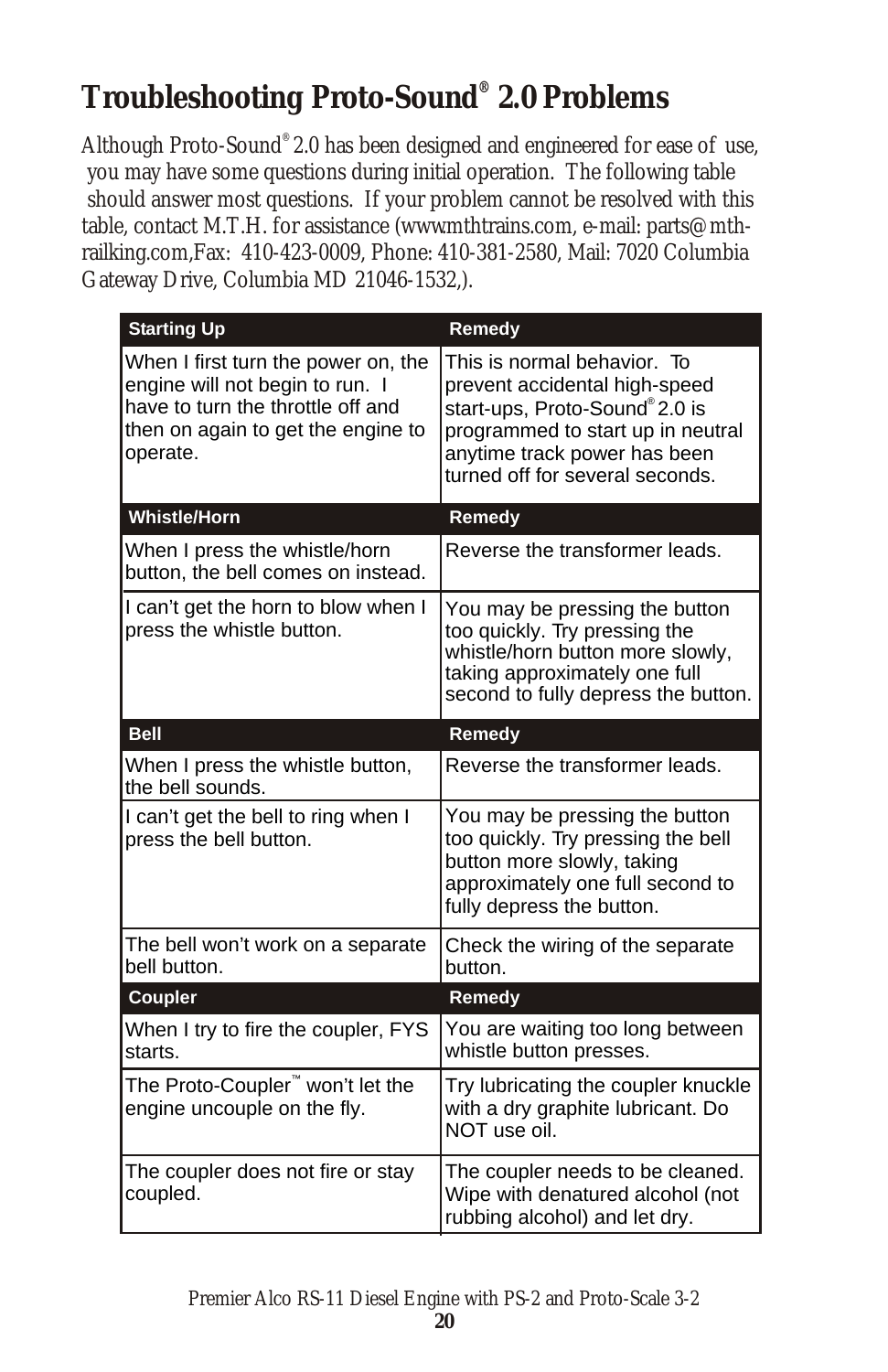| <b>Cab Chatter</b>                                                                                                     | Remedy                                                                                                                                                                                                                                                                                                 |
|------------------------------------------------------------------------------------------------------------------------|--------------------------------------------------------------------------------------------------------------------------------------------------------------------------------------------------------------------------------------------------------------------------------------------------------|
| Sometimes the Cab Chatter<br>sounds don't play.                                                                        | Cab Chatter plays only in neutral<br>at random intervals.                                                                                                                                                                                                                                              |
| Lock-out                                                                                                               | Remedy                                                                                                                                                                                                                                                                                                 |
| I can't get the engine to run after I<br>power up the transformer. It sits<br>still with the engine sounds<br>running. | The engine is locked into the<br>neutral position. Follow the<br>procedure in the "Lock into a<br>Direction" section.                                                                                                                                                                                  |
| The engine won't lock into<br>forward, neutral, or reverse.                                                            | Engine speed must be below 10<br>scale mph (approx. 10 volts or<br>less in conventional mode).                                                                                                                                                                                                         |
| <b>Volume</b>                                                                                                          | Remedy                                                                                                                                                                                                                                                                                                 |
| The sounds seem distorted,<br>especially when the whistle or bell<br>is activated.                                     | Proto-Sound® 2.0 volume is set<br>too high. Turn the volume control<br>knob on the bottom of the chassis<br>counter-clockwise to reduce the<br>volume.                                                                                                                                                 |
| <b>Battery</b>                                                                                                         | Remedy                                                                                                                                                                                                                                                                                                 |
| The engine will not leave the initial<br>neutral setting.                                                              | Check to be sure the battery is<br>installed and fully charged. See<br>the "Self-Charging Battery Back-<br>Up" section.                                                                                                                                                                                |
| I get no sounds when the engine<br>shifts between directions.                                                          | The battery may be dead or need<br>to be charged. See the "Self-<br>Charging Battery Back-Up"<br>section.                                                                                                                                                                                              |
| After I turn off my transformer, my<br>engine continues to make sounds<br>before quitting.                             | Proto-Sound® 2.0 is designed to<br>continue to sound for a few<br>seconds after power to the track<br>has been shut off.                                                                                                                                                                               |
| <b>FYS/PSA</b>                                                                                                         | Remedy                                                                                                                                                                                                                                                                                                 |
| The FYS/PSA sounds occasionally<br>repeat themselves.                                                                  | Proto-Sound® 2.0 has a built-in<br>random number generator that<br>randomly selects each sound clip<br>to play. Because there are a<br>limited number of sound clips<br>available in each FYS/PSA<br>sequence, it is probable that some<br>of these sound clips will be<br>repeated from time to time. |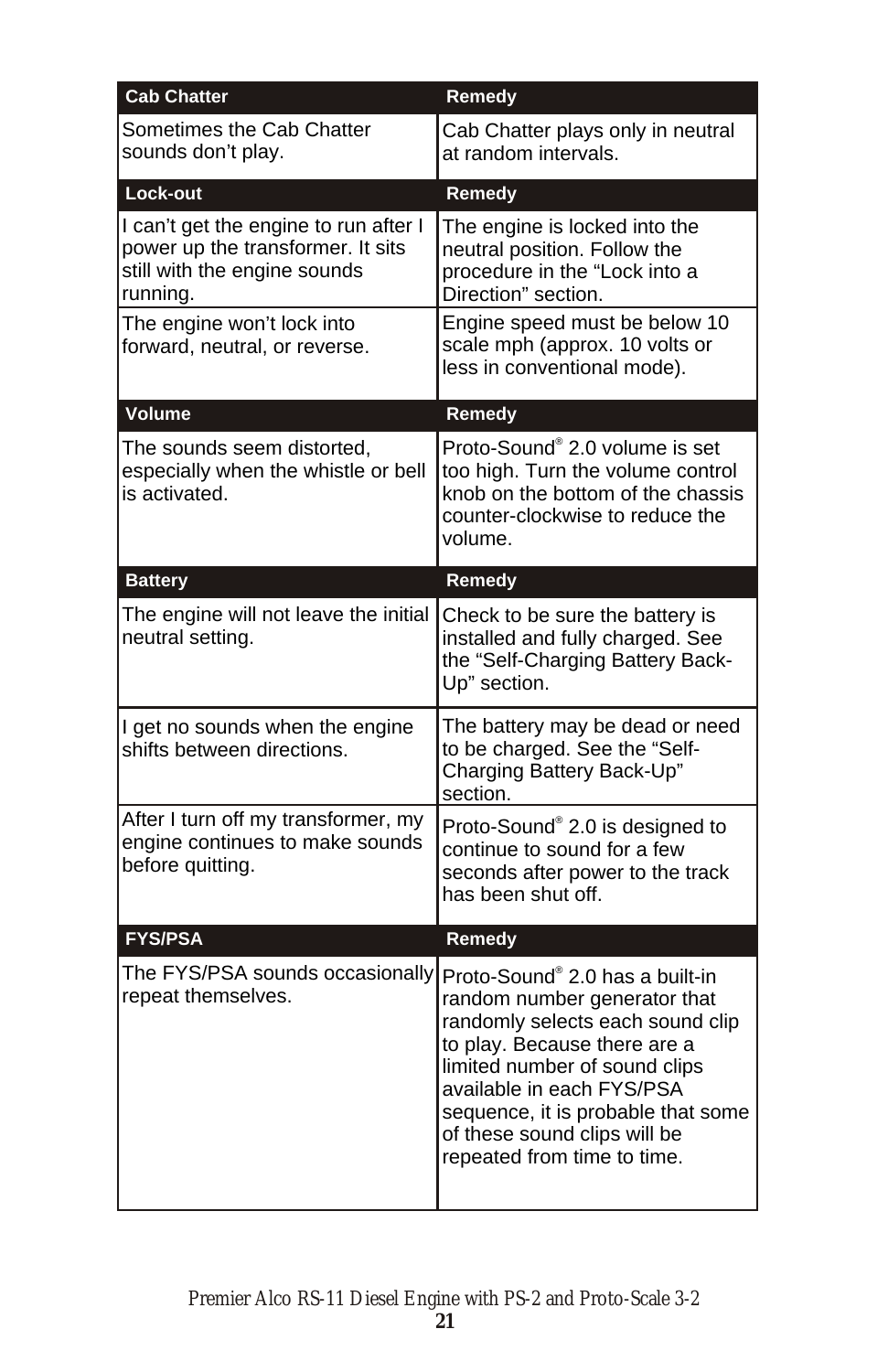| <b>FYS/PSA</b>                                                                                                                                                                          | Remedy                                                                                                                                                                                                                                                   |
|-----------------------------------------------------------------------------------------------------------------------------------------------------------------------------------------|----------------------------------------------------------------------------------------------------------------------------------------------------------------------------------------------------------------------------------------------------------|
| Once in FYS/PSA, the engine<br>doesn't go into reverse.                                                                                                                                 | So that FYS/PSA effects can be as<br>realistic as possible, Proto-Sound®<br>2.0 disables the reversing unit<br>whenever FYS/PSA is enabled.<br>This way the engine remains still<br>at its stop as the operator cycles<br>through the FYS/PSA sequences. |
| When the FYS/PSA enters its last<br>sequence the bell automatically<br>comes on.                                                                                                        | FYS/PSA is programmed to start<br>ringing the bell at that point. After<br>approximately 12 seconds it will<br>automatically turn off.                                                                                                                   |
| When FYS/PSA is enabled,<br>pressing the whistle and bell<br>buttons has no effect.                                                                                                     | Because FYS/PSA must control<br>various effects in each sequence,<br>Proto-Sound® 2.0 takes control of<br>these sound effects until you exit                                                                                                             |
| I push the direction button but the<br>next sound clip in the sequence<br>does not play or the engine does<br>not come out of FYS/PSA after<br>fourth press of the direction<br>button. | Each FYS/PSA clip must play for<br>approx. 30 seconds before<br>FYS/PSA will advance to the next<br>step in the FYS/PSA cycle. Wait<br>at least 30 seconds in each<br>FYS/PSA sound clip before<br>pressing the direction button.                        |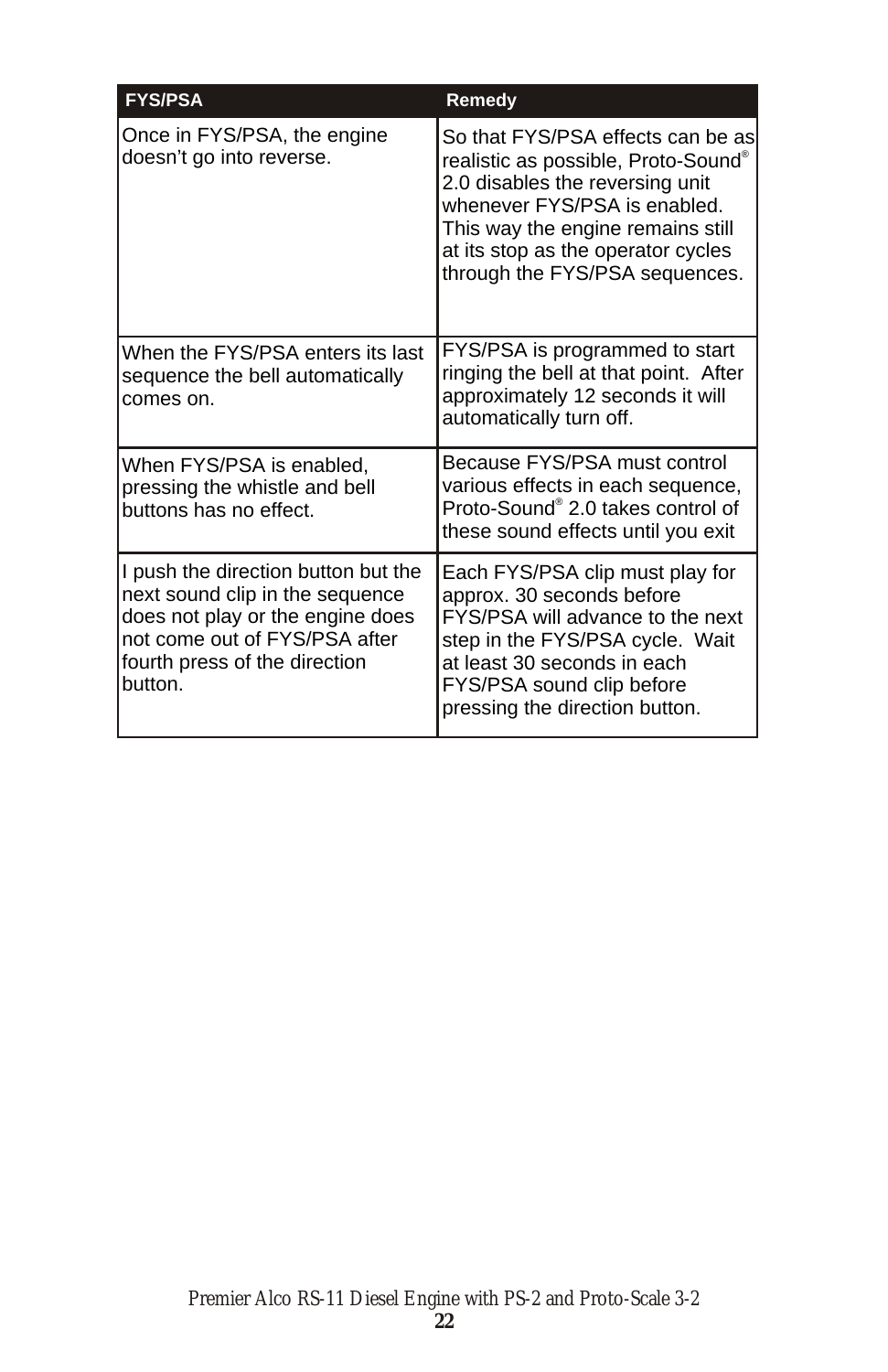# **Additional Features Accessible With The DCS Remote Control System**

(Additional equipment required)

While conventional mode operation of a Proto-Sound<sup>®</sup> 2.0 engine yields wonderfully realistic sound and several train control features, command mode operation allows the user to access a world of command functions never before accessible to O Gauge railroaders. With the addition of the DCS Remote Control System (including a DCS remote handheld and Track Interface Unit) users gain many advanced features, including:

> •DCS Proto-Speed Control - Establishes desired locomotive speed in scale miles per hour increments via a thumbwheel control and allows operator to set maximum speed and acceleration/deceleration rates

> •ProtoSmoke<sup>™</sup> Variable Output Control - Controls how much smoke each engine outputs and matches smoke to locomotive speed

•Locomotive Lighting Control - Controls locomotive headlights, marker and interior lights, beacon lights, ditch lights, and MARS lights

•Emergency Stop-Single button push stops all Proto-Sound® 2.0 trains but does not turn off the power

•One Touch Global Mute/UnMute-Single button mutes or unmutes all DCS-controlled locomotives' user-defined actions, including sound, lights, and smoke

•Proto-Dispatch Operation-Public Address-like feature allows users to speak through locomotive speaker during operation

•Proto-Cast-Allows users to play audio recordings through locomotive speaker during operation

•Proto-Doppler Sound Effects Set Up-Users can configure locomotive for Doppler Operation, including setting distance points for Doppler start, repeat, and stop modes

•Independent Volume Control of Engine Sounds, Bell, Horn & Whistle for each Locomotive

•Control up to 50 different DCS-Equipped Locomotives at one time with multiple TIUs

•Proto-Effects<sup>™</sup> Set Up-User can select individual Proto-Effects<sup>™</sup> operations to be active or inactive, including cab chatter, train wreck sounds, coupler sounds, Direction Control Set Up-User can set initial individual start-up direction (start in forward or reverse) for doubleheading operations

•Locomotive Consist Set-up-User can determine locomotive values for consist make-ups, allowing multiple locomotives belonging to a consist to operate together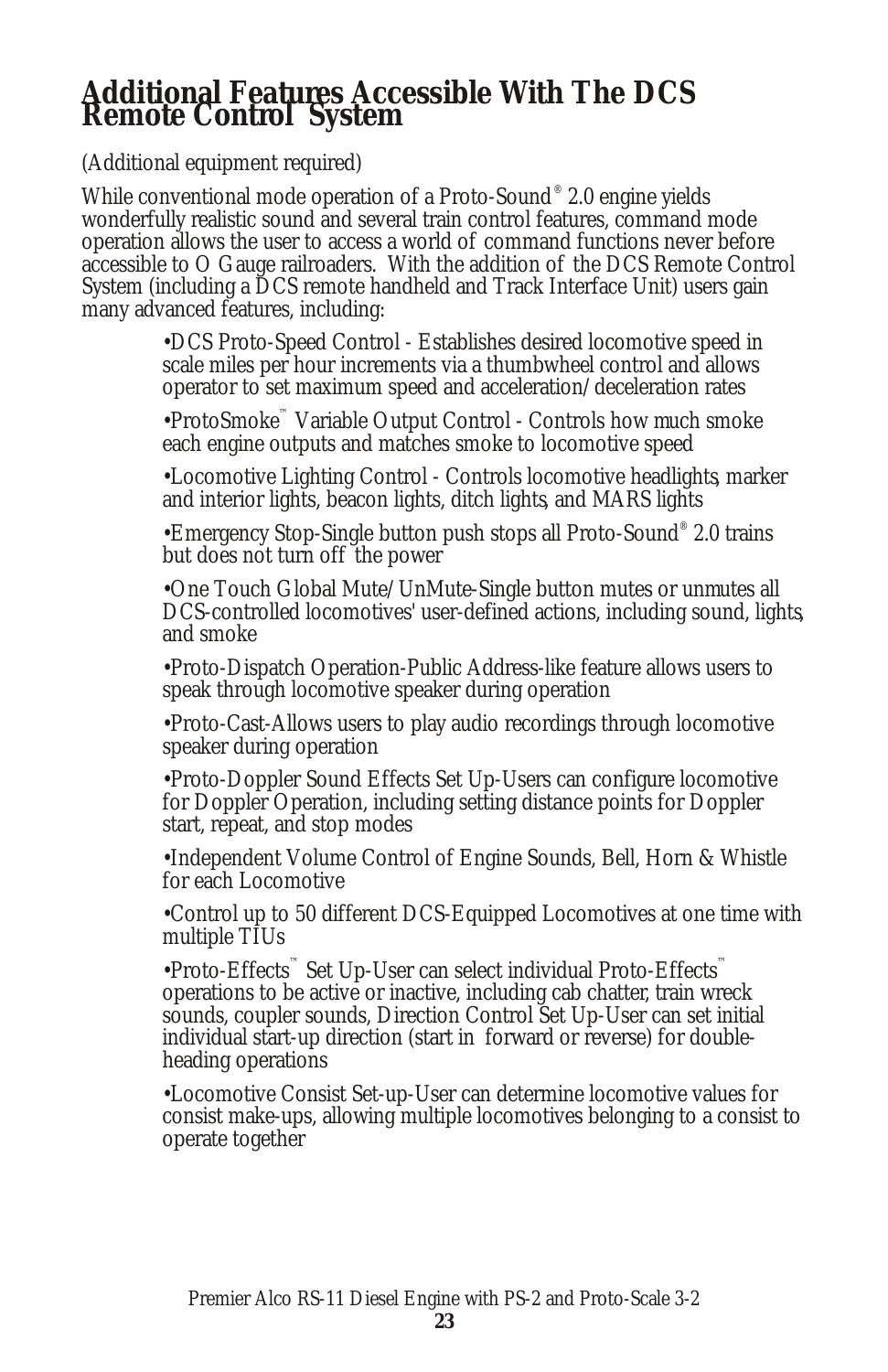# **Transformer Compatibility and Wiring Chart**

Proto-Sound® 2.0 is designed to work with most standard AC transformers. The chart below lists the many compatible transformers. Note that many of the operational commands described in these instructions require a bell button, so if your transformer does not have its own bell button, you should consider adding one to get the full benefit of the system. In addition, the chart details how the terminals on these transformers should be attached to your layout.

| <b>RECOMMENDED AC TRANSFORMERS</b>                        |                                  |                                        |                     |                        |                                   |
|-----------------------------------------------------------|----------------------------------|----------------------------------------|---------------------|------------------------|-----------------------------------|
| <b>Transformer</b><br><b>Model</b>                        | <b>Center Rail</b>               | <b>Outside Rail</b>                    | Min/Max.<br>Voltage | <b>Power</b><br>Rating | <b>Transformer</b><br><b>Type</b> |
| <b>MTH Z-500</b>                                          | <b>Red Terminal</b>              | <b>Black Terminal</b>                  | $0-18v$             | 50-Watt                | Electronic                        |
| <b>MTH Z-750</b>                                          | <b>Red Terminal</b>              | <b>Black Terminal</b>                  | $0-21v$             | 75-Watt                | <b>Electronic</b>                 |
| MTH Z-1000                                                | <b>Red Terminal</b>              | <b>Black Terminal</b>                  | $0-21v$             | $100-Watt$             | Electronic                        |
| <b>MTH Z-4000</b>                                         | <b>Red Terminal</b>              | <b>Black Terminal</b>                  | $0 - 22v$           | 390-Watt               | Electronic                        |
| Lionel 1032                                               | U                                | A                                      | $5-16v$             | 90-Watt                | <b>Standard</b>                   |
| Lionel 1032M                                              | U                                | A                                      | $5-16v$             | 90-Watt                | <b>Standard</b>                   |
| Lionel 1033                                               | U                                | A                                      | $5-16v$             | 90-Watt                | <b>Standard</b>                   |
| Lionel 1043                                               | U                                | A                                      | $5-16v$             | 90-Watt                | <b>Standard</b>                   |
| Lionel 1043M                                              | U                                | A                                      | $5-16v$             | 90-Watt                | <b>Standard</b>                   |
| Lionel 1044                                               | U                                | A                                      | $5-16v$             | 90-Watt                | <b>Standard</b>                   |
| Lionel 1053                                               | U                                | A                                      | $8 - 17v$           | 60-Watt                | <b>Standard</b>                   |
| Lionel 1063                                               | U                                | A                                      | $8 - 17v$           | 60-Watt                | <b>Standard</b>                   |
| <b>Lionel LW</b>                                          | A                                | U                                      | $8-18v$             | 75-Watt                | <b>Standard</b>                   |
| Powermaster                                               | U                                | A                                      | $8-18v$             | <b>135VA</b>           | Electronic                        |
| All-Trol                                                  | <b>Left Terminal</b>             | <b>Right Terminal</b>                  | $0 - 24v$           | 300-Watt               | Electronic                        |
| <b>Dallee Hostler</b>                                     | <b>Left Terminal</b>             | <b>Right Terminal</b>                  |                     |                        | Electronic                        |
| <b>Lionel LW</b>                                          | А                                | U                                      | $8-18v$             | 75-Watt                | <b>Standard</b>                   |
| <b>Lionel KW</b>                                          | A or B                           | U                                      | $6-20v$             | 190-Watt               | <b>Standard</b>                   |
| <b>Lionel MW</b>                                          | <b>Outside Track</b><br>Terminal | <b>Inside Track</b><br><b>Terminal</b> | $5-16v$             | 50V.A.                 | <b>Electronic</b>                 |
| <b>Lionel RS-1</b>                                        | <b>Red Terminal</b>              | <b>Black Terminal</b>                  | $0-18v$             | 50V.A.                 | Electronic                        |
| <b>Lionel RW</b>                                          | U                                | A                                      | $9 - 19v$           | 110-Watt               | <b>Standard</b>                   |
| <b>Lionel SW</b>                                          | u                                | A                                      | <b>Unknown</b>      | 130-Watt               | <b>Standard</b>                   |
| <b>Lionel TW</b>                                          | U                                | A                                      | $8-18v$             | 175-Watt               | <b>Standard</b>                   |
| <b>Lionel ZW</b>                                          | A,B,C or D                       | U                                      | $8-20v$             | 275-Watt               | <b>Standard</b>                   |
| <b>Lionel Post-War</b><br>Celebration<br><b>Series ZW</b> | A,B,C or D                       | Common                                 | $0-20v$             | 135/190 Watt           | Electronic                        |

**\* Conventional Mode Only**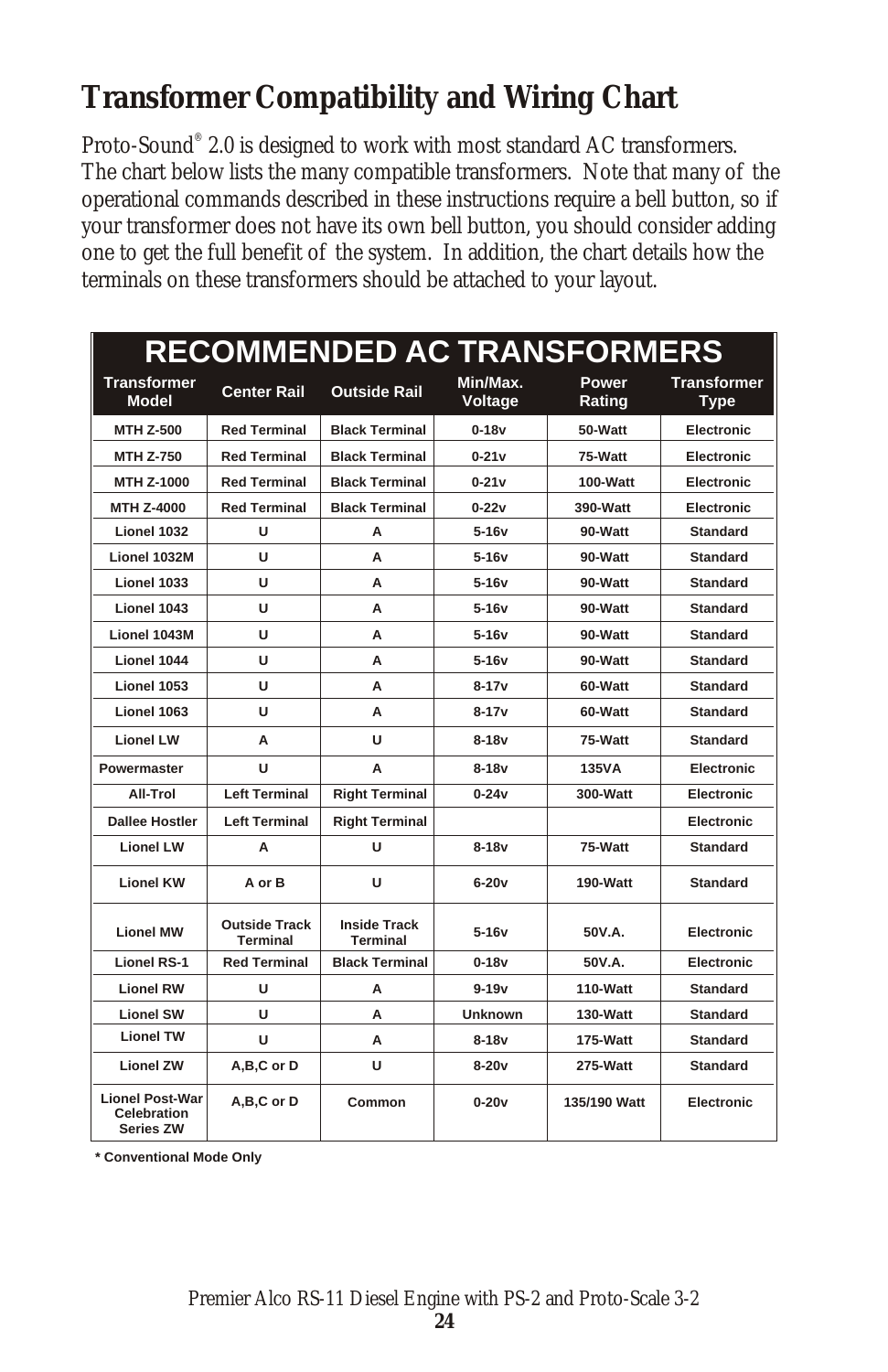## **Recommended DC Power Supplies**

Proto-Sound® 2.0 is designed to work with most standard DC power supplies and AC transformers. The following charts lists the recommended DC and AC transformers. Note that many of the AC operational commands described in these instructions require a bell button, so if your AC transformer does not have its own bell button, you should consider adding one to get the full benefit of the system. In addition, the chart details how the terminals on these transformers should be attached to your layout. DC transformers employing PWM (pulse width modulation) should not be used with the separately sold DCS system.

| <b>Transformer</b><br><b>Model</b>    | Min/Max.<br>Voltage | <b>Power</b><br>Rating | <b>Transformer</b><br><b>Type</b> |
|---------------------------------------|---------------------|------------------------|-----------------------------------|
| <b>MRC</b><br><b>Controlmaster 20</b> | $0-20v$             | 100 Watt               | <b>Electronic</b>                 |
| <b>PH Hobbies</b><br>PS <sub>5</sub>  | $0-20v$             | 100 Watt               | <b>Electronic</b>                 |
| <b>PH Hobbies</b><br><b>PS10G</b>     | $0-20v$             | 180 Watt               | <b>Electronic</b>                 |
| <b>BridgeWorks</b><br>Magnum-15       | $0 - 24v^*$         | <b>300 Watt</b>        | <b>Electronic</b>                 |
| <b>BridgeWorks</b><br>Magnum 200      | $0 - 24v^*$         | <b>300 Watt</b>        | <b>Electronic</b>                 |
| <b>BridgeWorks</b><br>Magnum 400      | $0 - 24v^*$         | <b>300 Watt</b>        | <b>Electronic</b>                 |
| <b>BridgeWorks</b><br>Magnum 1000     | $0 - 24v^*$         | <b>300 Watt</b>        | <b>Electronic</b>                 |
| <b>LGB Jumbo</b><br>50101             | $0 - 24v^*$         | <b>240 Watt</b>        | <b>Electronic</b>                 |

\*Use 22 volts maximum track voltage when operating a MTH Locomotive equipped with Proto-Sound, Loco-Sound, or Proto-Sound 2.0